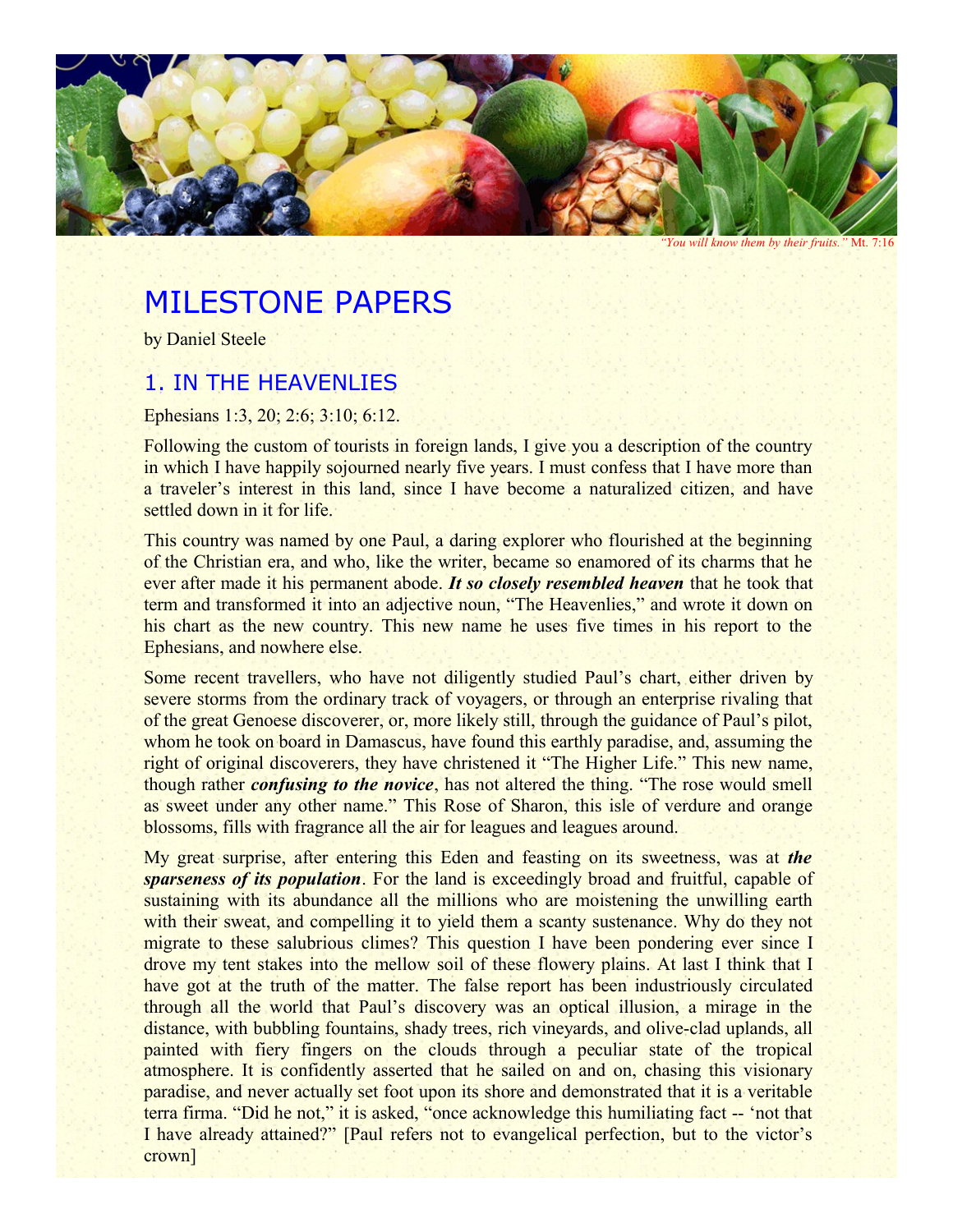Now, it so happens that the great real-estate owner, or "ruler of the darkness of this world," who boasts, with too much truth, that he possesses all the kingdoms of this world and their glory, keeps this falsehood going with a very lively step round and round the world, lest the truth should be believed, and his tenants should all emigrate to this Eden world, and leave his estates a habitation of bats and a "place of dragons." This wily despot dislikes to see his dominions depopulated to colonize "Paul's Heavenlies," and so he is ever busy *denying that any such place exists* on the face of the whole earth, asserting that it is like the Ultima Thule of ancient geography, which ever receded toward the north pole, till at last it was suspected by all sensible men that it existed only in the eye of Pythias, the discoverer. Now, it is nothing wonderful that this mythical theory almost universally prevails today, since the aforesaid world-ruler has actually succeeded in accomplishing so adroit an act as to get thousands of Paul's successors solemnly to aver that they have diligently sought for "The Heavenlies" in all latitudes and longitudes, and to publish as God's truth that no such place exists under the heavens. The lie which millions believe of their own accord myriads will surely believe if it falls from the lips of their religious teachers.

Another reason for the sparse population is that, of the few who do believe that this land is a reality and no myth, a large number are deterred from entering by reason of *the narrow channel* through which they must force their way, and they are afraid that in entering "The Heavenlies" they will lose too much of their idolized earthly. This narrow pass is The Way of Holiness. Hear Paul: "Blessed be the God and Father of our Lord Jesus Christ, who hath blessed us with all spiritual blessings in The Heavenlies in Christ. . . that we should be holy and without blame before Him in love." Holiness is the only gate into this blessed region, which many are afraid to enter.

But you are hungering for a description of the country itself. As its name indicates, The Heavenlies includes heaven. The glorified Jesus is said, in Ephesians 1:20, to be at the right hand of God in The Heavenlies, "in human form, locally existent." In chap. 3:10, "principalities and powers, or spiritual intelligences of a high order, are located in "The Heavenlies." But in chap.1:3, Paul and the Ephesian believers are represented as "in The Heavenlies," and in chap. 2:6, they are sitting "together in The Heavenlies in Christ Jesus," the "sitting" implying permanence of abode. This phrase, then, must include more than the heaven which centres in the radiant person of Jesus. Heaven laps over upon the earth. *A segment of earth has been annexed to heaven.* In my youthful days, before I had looked into international law, I one day asked Father Taylor, of the Seamens' Bethel, where in the Atlantic was the boundary within which the child is born an American citizen. His weather-beaten face lighted up with a smile that rippled from the centre to the circumference, as he replied. "My boy. There is no such line in mid-ocean; we own clear across.''

Locate heaven wherever you please, it stretches clear across to these earthly shores, and even takes in a slice, which Paul calls "The Heavenlies;" King James' version, "heavenly places;" and Bishop Ellicott, "the heavenly regions." This is nothing less than a high and serene Christian experience in which the gracious Jesus manifests Himself to the spiritual eye of the perfect believer, and he enjoys constant communion with the glorified Head of the Church through the Holy Spirit, which makes him "*a habitation of God*."

The Heavenlies is that region called by Bunyan the land of Beulah, "clear out of sight of Doubting Castle," in the very suburbs of heaven, where the shining ones walk, and the gates of the celestial city are in full view, and the sun shines day and night all the year. Jesus had this land in view when He said He would send the Comforter to His disciples, who would abide forever, and that the Son of God would manifest Himself unto them, and the Father and the Son would make their permanent abode with them.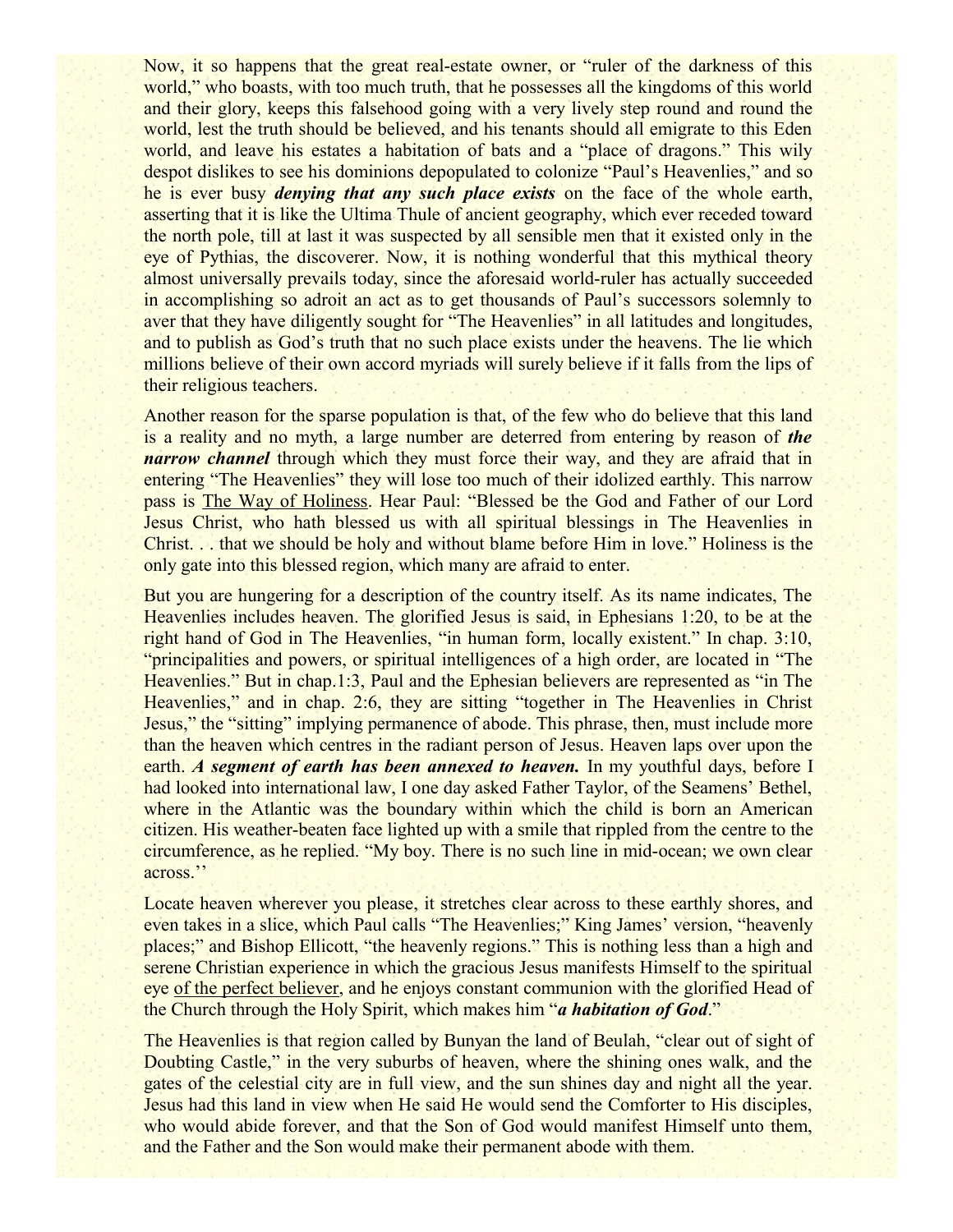This doctrine, that believing souls, still in the flesh, may dwell in The Heavenlies, is confirmed by Dean Alford, who puts such souls into heaven itself. "Materially, we are yet in the body; but *in the Spirit, we are in heaven* – only waiting for the, redemption of the body to be entirely and literally there.

"Though heaven's above and earth's below, Yet are they but one state; And each the other with sweet skill Doth interpenetrate Yea, many a tie and office blest, In earthly lots uneven, Hath an immortal place to fill, And is the root of heaven." -- Faber.

Stier, on Eph. 1:3, says: "The blessing with which God has blessed us consists and expands in all blessing of the Spirit – then brings in heaven, the heavenly state in us, and us in it – then, finally, Christ personally. He, Himself, who is set and exalted into heaven, comes by the Spirit down into us, so that He is in us and we in Him of a truth, and thereby, and in so far, we are with Him in heaven." An old writer says that there are three heavens: coelum gloriae, the heaven of glory; coelum naturae, the heaven of nature: and coelum gratiae, which we understand to be Paul's heaven of grace.

Do Christians know that *they need not die to know what heaven is*, and that it is their glorious privilege to dwell there by dwelling in Christ, the perfect Saviour? At the funerals of dead saints we sing:

"Where should the dying members rest But with their dying Head?"

The rhythm will be just as charming, and the words will perfectly define the condition of living saints in full trust, if we mend the couplet, and sing:

Where should the living members rest But with their living Head?

The citizens of The Heavenlies speak always "in psalms and hymns and spiritual songs," the natural language of the fullness of the Spirit. "And be not drunk with wine wherein is excess; but be filled with the Spirit; speaking to yourselves in psalms and hymns and spiritual songs, singing and making melody in your hearts to the Lord" (Eph. 5:18, 19).

But in Paul's last mention of The Heavenlies (Eph. 6:12). he seems to dash all our theorizing into pieces by introducing infernal principalities and powers and wicked spirits, and by representing that there is a grand wrestling match going on there between these grimy fellows and the white-robed saints. How is this? Does not this spoil the beauty and mar the joys of the place? What advantage, then, have The Heavenlies over The Earthlies, where so many professed Christians "grovel here below?"

Good old Bengel, who is styled by John Wesley "that great light of the Christian world," here comes to our aid with a spiritual insight truly marvelous, and a hermeneutic gift almost divine. He says, "Even enemies, but as captives, may be in a royal palace and adorn it." When Jesus ascended "he led captivity captive." All who have risen and ascended with Him through sanctification of the Spirit, dwell where Satan is a captive, chained to the triumphal chariot of the Son of God. They wrestle with a fettered and handcuffed antagonist, and easily throw him in every contest. This is because they are "strengthened with might by His Spirit in the inner man."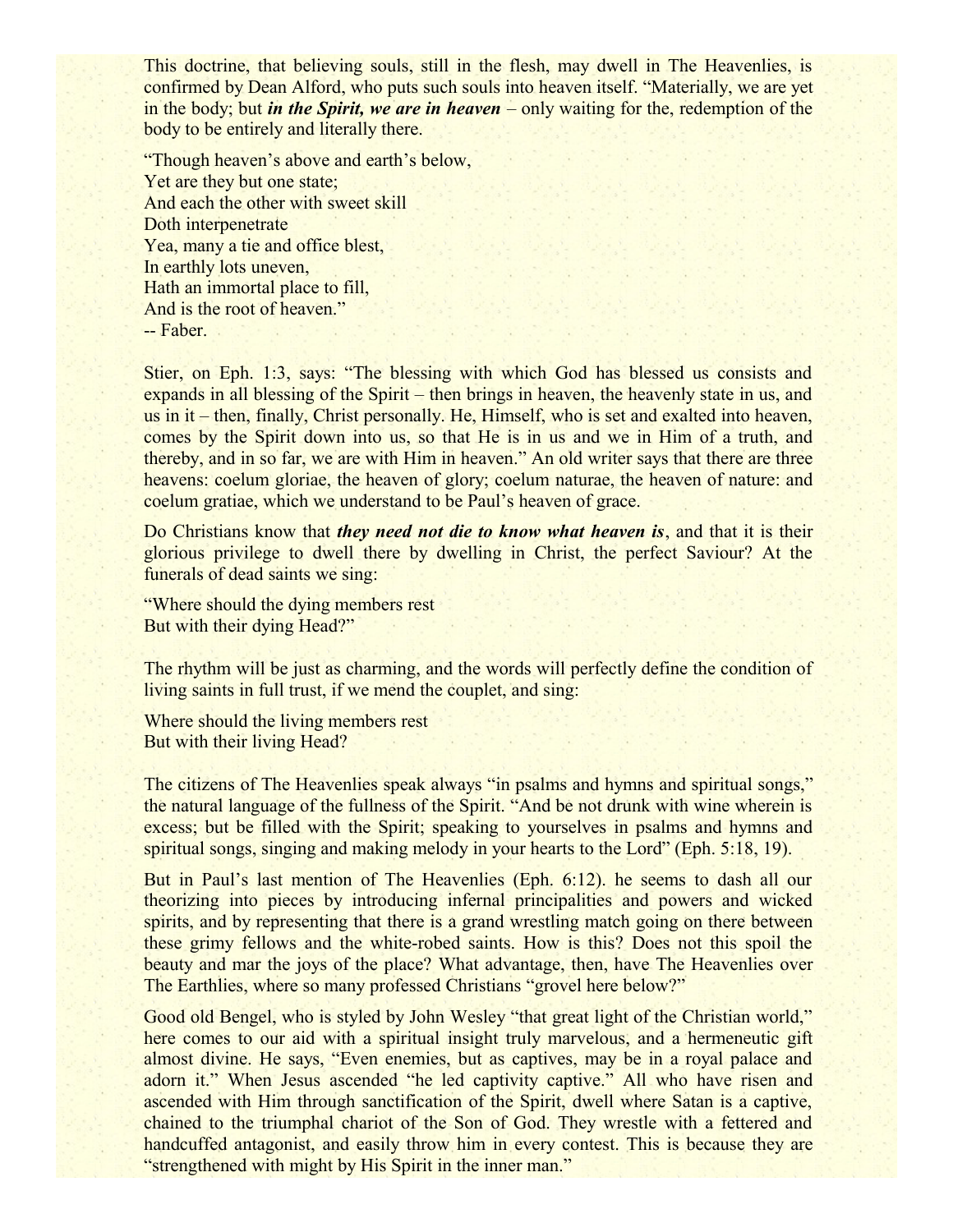While all dwellers amid the Earthlies are exposed to the devouring mouth of the roaring lion who runs at large there, those who live "Where dwells *the Lord our Righteousness*,'' are kept

"In perfect peace And everlasting rest;"

for He has conquered Satan for them since He Himself triumphed over him openly. Hear His paean of victory as He marched to the cross: "Be of good cheer: I have overcome the world." Well does Rutherford say: "Faith may dance because Christ singeth; and we may come into the choir, and lift up our hoarse and rough voices, and chirp, and sing, and shout for joy with our Lord Jesus."

Beautifully, indeed, does the same quaint writer express the gain which the believer may make out of the assaults of the tempter: "The devil is but a whetstone to sharpen the faith and patience of the saints. I know that he but heweth and polisheth stones all this time for the New Jerusalem."

For the terms of admission into The Heavenlies, see Eph. 1:3, 4: "Blessed be the God and Father of our Lord Jesus Christ, who hath blessed us with all spiritual blessings in heavenly places in Christ: according as He hath chosen us in Him before the foundation of the world, that we should be holy and without blame before Him in love.



# 2. RIGHTS IN CHRIST

A right is that which justly belongs to one; that which he may properly demand as his own. There is always a corresponding obligation on the part of all other persons to abstain from infringing this right. I have natural rights.

By the will of my Creator I have a right to life, liberty, property, reputation, marriage, which may all be forfeited by the commission of a capital crime. [See Whewell's "Elements of Morality," vol. 1.]

*I have gracious rights.* In Christ, by virtue of His atoning merit, all men are invested with rights as inalienable as the great natural rights enumerated above. These are, ability to repent, power to believe in Christ, pardon, adoption, the witness of the Spirit, regeneration, sanctification, and the glorification of the soul and body united in eternal life. These are all comprised in the gift of the Holy Ghost, the Paraclete, my right through Christ; for even the saints' resurrection is "BECAUSE of His Spirit dwelling in you" (Rom. 8:11). (See critical Greek Manuscript). The whole race will be raised because Jesus is the conqueror of death; but there is an additional reason why believers shall be raised. Their bodies have been temples of the Holy Spirit.

These are not natural rights, inasmuch as they did not exist till purchased for me by Jesus, my adorable Saviour. But now that His shed blood stands as the eternal price of my eternal redemption, through faith I am invested with a right to that redemption, and to all that is a requisite preparation for it. The Father, by solemn oath, has taken upon Himself the obligation to pardon, sanctify, and save eternally all who persistently claim their rights in Christ Jesus. This explains the transaction between the Father and the Son, alluded to by Jesus in His high-priestly address to the Father in John 17:2. A study of the original beautifully shows that the whole mass of humanity is intrusted to the Son for redemption, and that the Father has bound Himself to give eternal life to all who claim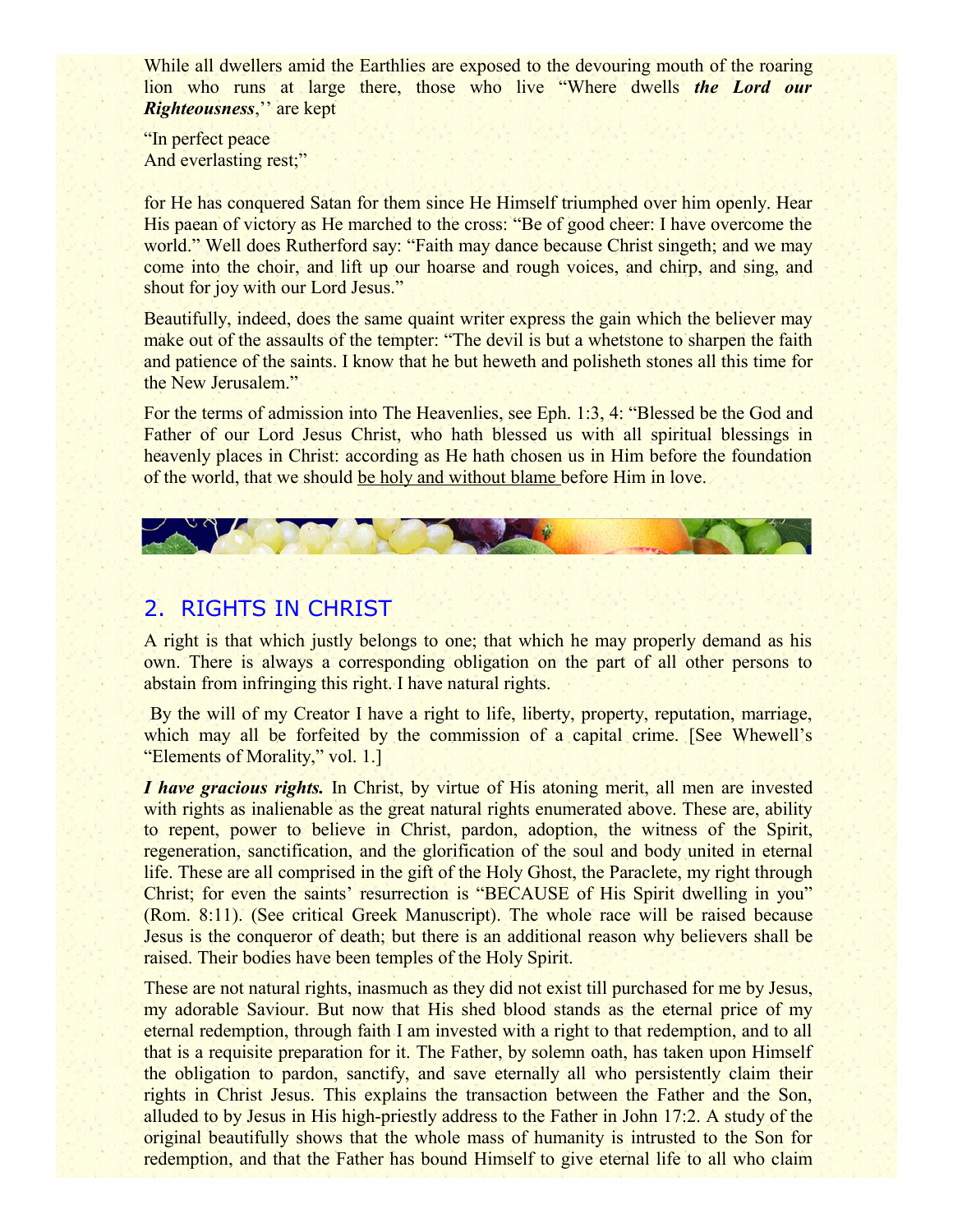their rights in Christ, or, in Scripture phrase, "as many as Thou hast given Him" through the drawings of the cross, freely yielded to under the persuasions of the Holy Spirit. [See Bengel's Gnomon."] From the very nature of rights, they cannot be forced upon a person against his will. He must freely accept them or freely disclaim them. If the millionaire cannot divest himself of his money, then his money owns him instead of his owning the money. Gracious rights are always free. Constraint strikes at their very essence.

Thus the poet Holmes compares the free agent who abuses his right. And the one who properly uses it, to two raindrops falling side by side on the top of a mountain, the one running down the northward slope toward the polar regions, and the other coursing toward the sunny south.

"So from the heights of will Life's parting stream descends, And, as a moment turns its slender rill, Each widening torrent bends.

"From the same cradle's side, From the same mother's knee One to long darkness and the frozen tide, One to the peaceful sea!"

But, after all, am I not mistaken about my rights in Christ? Have I a "Thus saith the Lord" for this doctrine? See John 1:12. marginal reading: "But as many as received Him, to them gave He the RIGHT to become the sons of God, even to them that believe on His NAME." Here our right to sonship and the name of Jesus are blessedly interlinked by our faith. "Blessed are they that do His commandments, that they may have RIGHT to the tree of life" (Rev.22:14). This implies a right of way to that tree of life, that sanctification of heart requisite for the inheritance of the saints in light. A kind father will not mock his son by giving him a title to a part of the homestead, and then deny him all rightful access thereto. "if we confess our sins, He is faithful and JUST to forgive us our sins, and to cleanse us from all unrighteousness" (I John 1:9). Thus, in addition to the obligation of veracity expressed in the adjective "faithful," there is the obligation of justice implied in the word "just," a jural term, involving obligations on God's part and rights on ours. It would be injustice in God to withhold pardon and cleansing from a soul truly abhorring sin, and fleeing to the blood of sprinkling.

"The pardon of sin," says an old English divine, "is not merely an act of mercy, but also an act of justice in God. Justice itself is brought over, from being a formidable adversary, to be on our side, and to plead for us." President Edwards uses the following strong language: "The justice of God that *s* irrespective of the strong atonement require man's damnation, and seemed inconsistent with his salvation, now [having respect to the atonement] as much requires the salvation of those that believe in Christ, as ever it before required their damnation. Salvation is an absolute debt to the believer on the ground of what His Surety has done."

1. This fact of **rights in Christ** gives cogency to the exhortation to accept Him. A right must be claimed and exercised, or it will be lost forever. That investment in the savings bank will be worthless to you if you never claim it. If your heirs are wiser than you, they may derive benefit from it. An appropriated Christ is no Saviour. All our rights in Christ may be forfeited by the capital offence – the sin against the Holy Ghost.

2. The great value of **the name of Jesus** and the necessity of prayer in that name. All our rights inhere in Him. He has withdrawn His visible presence from our eyes, but, like a wise and benevolent king, *He has left His signet ring behind* Him for the use of His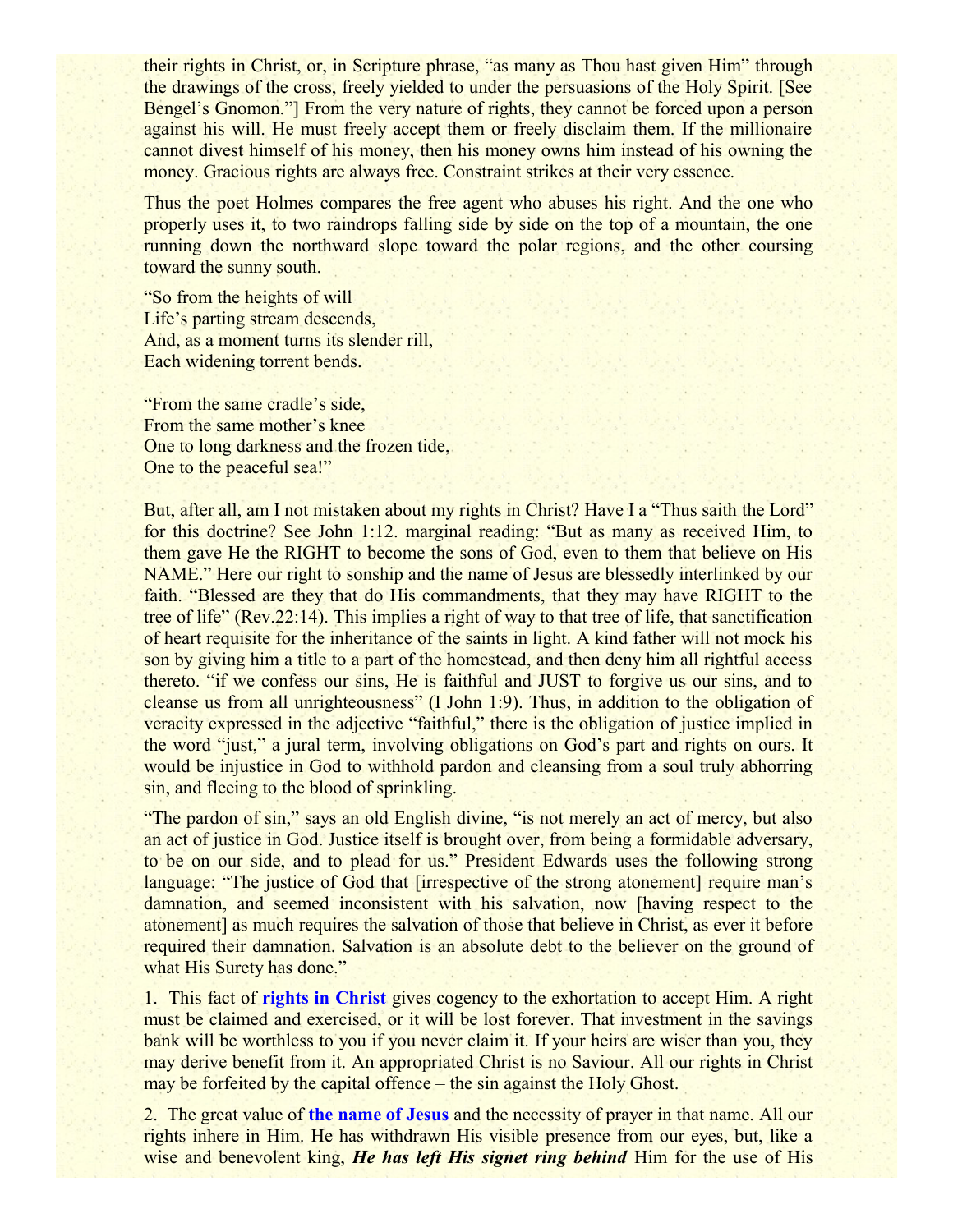cabinet, so that the government can be administered as if present in person. The name of Jesus is His signet ring. I may stamp that name upon all my petitions, and secure that for which I pray. I must prevail in every suit in which I can identify myself with the glory of Jesus. When self asserts itself, and asks for any thing not for the glory of Christ, I cannot use the name of Jesus. Thus that name is at once the ground of my rights with God and the limit of these rights. Hence Jesus' name is the only limit to the "whatsoever in John 16:23: "And in that day ye shall ask me nothing. Verily, verily, I say unto you, whatsoever ye shall ask the Father in My name, He will give it you." Says Alford, "It was impossible, up to the time of the glorification of Jesus, to pray to the Father in His name." It is a fullness of joy peculiar to the dispensation of the Spirit to be able so to do. "For through Him we both have access by one Spirit unto the Father" (Eph. ii. 18). How glorious the hour when Jesus transferred His precious signet ring to the hands of His disciples! This was not at the beginning of His ministry, when He taught them the Lord's prayer, for His death had not yet clothed His name with that peculiar power with which it is now invested. But in the last week of His earthly life, when within a step of Calvary's cross, in anticipation of His glorification, He placed this precious deposit, this instrument of power, this long end of the lever that moves the very throne of the Father, in the hands of His disciples, saying, "Hitherto ye have asked nothing IN MY NAME; ask and receive, that your joy may be full."

This momentous hour has not sufficiently attracted the eye of the Church. The brilliancy of the other great events crowded into the last days of Christ's earthly history, the scenes of Gethsemane, Gabbatha, and Calvary, the resurrection and ascension, have eclipsed this important moment with excessive light, as the Sun's splendors obscure the planet Mercury. O ye believers in Jesus, magnify the hour when He transferred to your hands His sceptre of power in heaven and on the earth, saying, "Whatsoever ye shall ask in My name, that will I do that the Father may be glorified in the Son."

Henceforth your sanctified will is to be a force which shall influence the moral government of God, and hasten the coming of the kingdom of Christ. Then no more think meanly of your privileges, yea, rather, your rights, conferred by our glorious Redeemer, who hath made you kings and priests unto God – kings, because He has given you His throne by promise, and His signet ring by possession; and priests, because you have the right of access in person into the holy of holies through the blood of Jesus.

*A half-starved old Indian* once came into a frontier settlement, begging for food. He said that he had no money, but he had one thing about his person which he had carried for nearly a half century.

Being urged to exhibit his treasure, he drew from his bosom a small case of deerskin, in which was found enclosed an honorable discharge from the Continental army, signed by GEORGE WASHINGTON. That name, so influential with the American people, this poor red man had carried, all ignorant of its potency to unlock the hearts of white men, and to prove his right to a pension. How many a hungry, fainting Christian is carrying the precious name of Jesus carefully folded in a napkin, instead of spreading it out before the throne of the Father as his prevailing plea for that fullness of the Spirit to which that name entitles him – a pension of grace here, and bounty lands in heaven hereafter!

"Thy mighty name salvation is, And keeps my happy soul above; Comfort it brings, and power, and peace, And joy, and everlasting love: To me, with Thy great name, are given Pardon, and holiness, and heaven."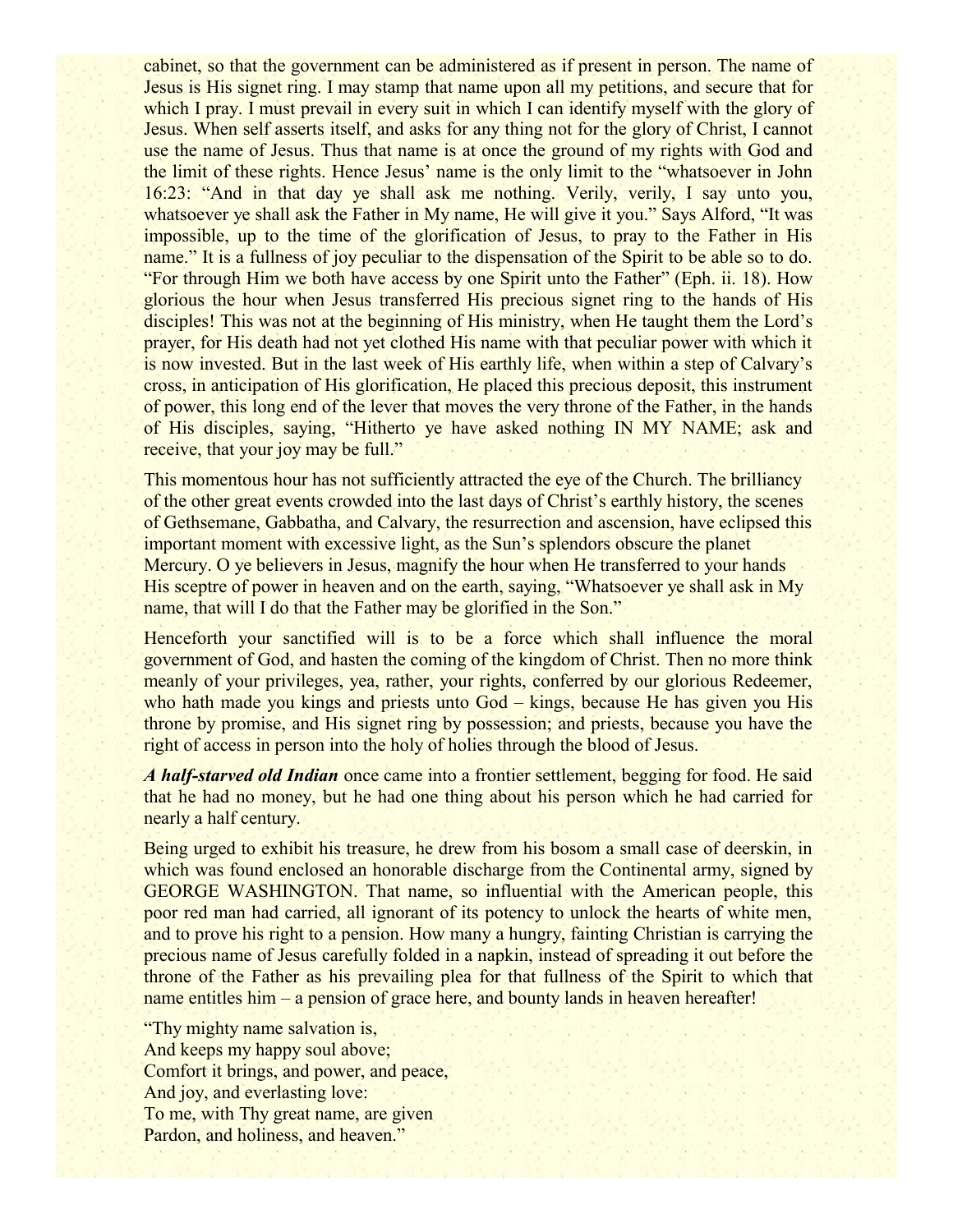3. *Appropriating faith.* There is much energy wasted in asking for the fullness of the Spirit, which ought to be expended in simply receiving. Believing is appropriating the general promises, and making them your own by asserting your right to them in the name of Jesus. The Comforter is already sent. Make room for Him in your heart by a thorough consecration to Christ. Simple trust is the only door through which God can come into His temple, your heart. He cannot enter through your senses, because He is a Spirit; nor through your reason, because it grasps only relations and not realities. Your faith alone can touch God, and unveil Him to your spiritual perceptions. Then, and then only, does He really become your God.

In this intuitive knowledge of God and of Christ is eternal life. "And this is life eternal, that they might know Thee the only true God, and Jesus Christ, whom Thou hast sent" (John 17:3). Hence St. Paul says: "I count all things but loss for the excellency of the knowledge of Christ Jesus, my Lord." Charles Wesley is right in his estimate of the comparative worthlessness of all mere intellectual treasures: --

"Other knowledge I disdain; 'Tis all but vanity; Christ, the Lamb of God was slain -- He tasted death FOR ME."

There is a time when prayer should give place to faith. Jesus said to the nobleman, "Go, thy son liveth." Continued prayer to Jesus to come down to Capernaum and heal the son, or to give a token that he would be healed, was now an impertinence and an act of disrespect to our Lord. There was only one honorable course – trust instead of repeated petition. The nobleman trusted when he had received the promise. Much more should believers trust for the abiding Comforter, seeing that they have the promise of the Father, actually fulfilled in the Holy Spirit, urged upon their acceptance. All they are required to do is to receive Him, to take the water of life freely; not to pump, nor to draw with buckets. It is a fountain full and overflowing. It is the duty of the Jew not to pray for the Messiah to come, but to recognize the Nazarene. It is the duty of the Christian, not to pray for the accomplished outpouring of the Spirit, but to accept the pentecostal gift, and thus honour the third Person of the Trinity, who has already inaugurated His dispensation.

4. *Boldness in our approach to the throne of grace* is grounded on this knowledge of our rights in Christ. It is the lack of this that causes so many weak and wilted believers. They never prevail in prayer because they faint before they grasp the prize. They faint because they fail to discern and claim their rights in Christ Jesus.

They have not learned the meaning of this stanza : "No condemnation now I dread, -- Jesus, with all in Him, is mine, Alive in Him, my living Head, And clothed in righteousness divine, Bold I approach the eternal throne, And claim the crown, through Christ, my own."

Men will contend long for their natural rights. This is the spring of much of the heroism which illumines the pages of history. Could we impress the whole Christian Church with the assurance that in the name of Jesus they have each an individual right to the undivided Comforter and Sanctifier, the Church would be suddenly transformed from a hospital to a band of conquering heroes. Courage would throb in every heart, and vigour would nerve every arm. Every one would kneel a wrestling Jacob, and, confidently say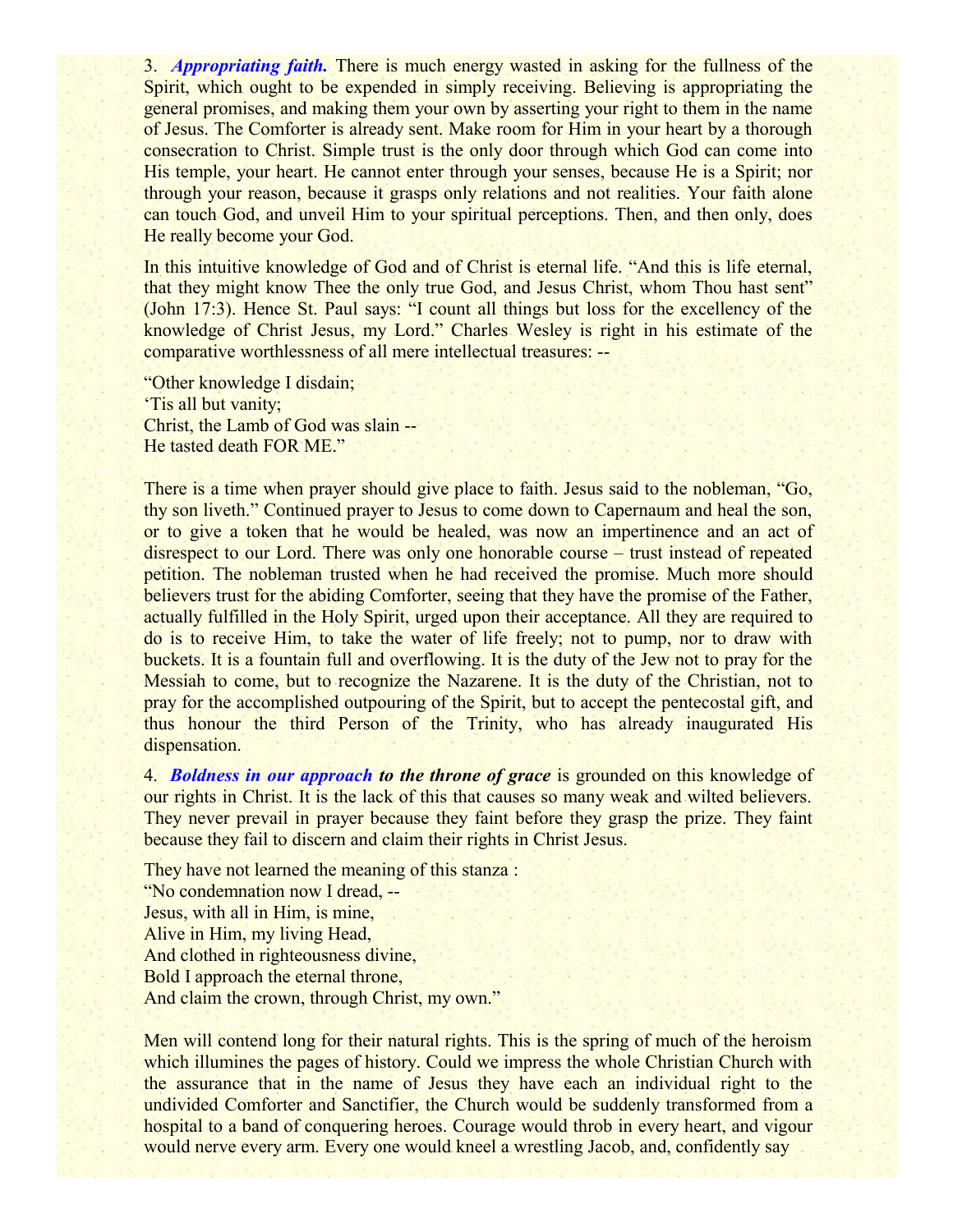"Speak, or Thou never hence shalt move, And tell me if Thy name be Love," would rise a prevailing Israel, shouting, "Tis Love! 'tis Love! Thou diedst for me; I hear Thy whisper in my heart."



### 3. FIVE YEARS WITH THE INDWELLING CHRIST

It is the  $17<sup>th</sup>$  of November, the anniversary of the spiritual manifestation of Jesus Christ to me as the perfect Saviour from all sin – an event transcending all others in my sojourn on the earth. To the salvation wrought on that day so long as I can move tongue or pen I must testify. Rather, I will testify. How sweet the constraining love of Christ, like a furnace-blast melting the "I must" into the "I will," duty into delight. This is the highest freedom possible in earth or heaven, when my will elects God's will with unspeakable gladness.

"I love Thee so, I know not how My transports to control; My love is like a burning fire Within my very soul."

O, Lord Jesus, often during these five wonderful years have I wearied an unbelieving world and a half-believing Church with my attestations of Thy marvelous power to save. But all my utterances fail to express the greatness and the blessedness of that glorious deliverance. I cannot compass in thought, much less in words, the immensity of Thy love, an ocean without bottom or brim. I cannot tell the story, and I cannot let it alone. By Thy grace, blessed Holy Spirit and abiding Comforter, I will not cease the attempt

"Till this poor lisping, stammering tongue, Lies silent in the grave."

And not then; for I will then vie with Gabriel, and out-sing him too, when I touch the strain which is not in all his creation anthem-Salvation through the blood of the Lamb. During these cloudless, blissful years – dare I write it – my soul and body have been the abode of the indwelling Christ, consciously "the habitation of God through the Spirit."

Pythagoras enjoined upon his disciples a five-years' novitiate of silence. It was a command easily kept, for the frigid Grecian philosophy had no secret which constrained utterance. But the love of Jesus, fully shed abroad in the heart by the blessed Carrier Dove of heaven, is a mystery that must be divulged. Silence is impossible. The lips of the fully initiated believer are unsealed, and words sweeter than Hymettian honey, which bedewed the lips of the infant Plato, flow forth. Plato could keep his "divine peradventures" till the next banquet of the philosophers; but my divine assurances cannot be kept like the cold, impersonal abstractions of philosophy, Love must have a tongue. Love brooks no delay.

#### *"'Tis love that drives my chariot wheels."*

So far as a page of limping words can compass the mighty theme, I essay the hopeless task of portraying the glory of the indwelling Christ, that His grace may be magnified, and all His people may invite Him unto their hearts as a permanent inhabitant; for I cannot believe that my experience is necessarily exceptional. I should dishonor the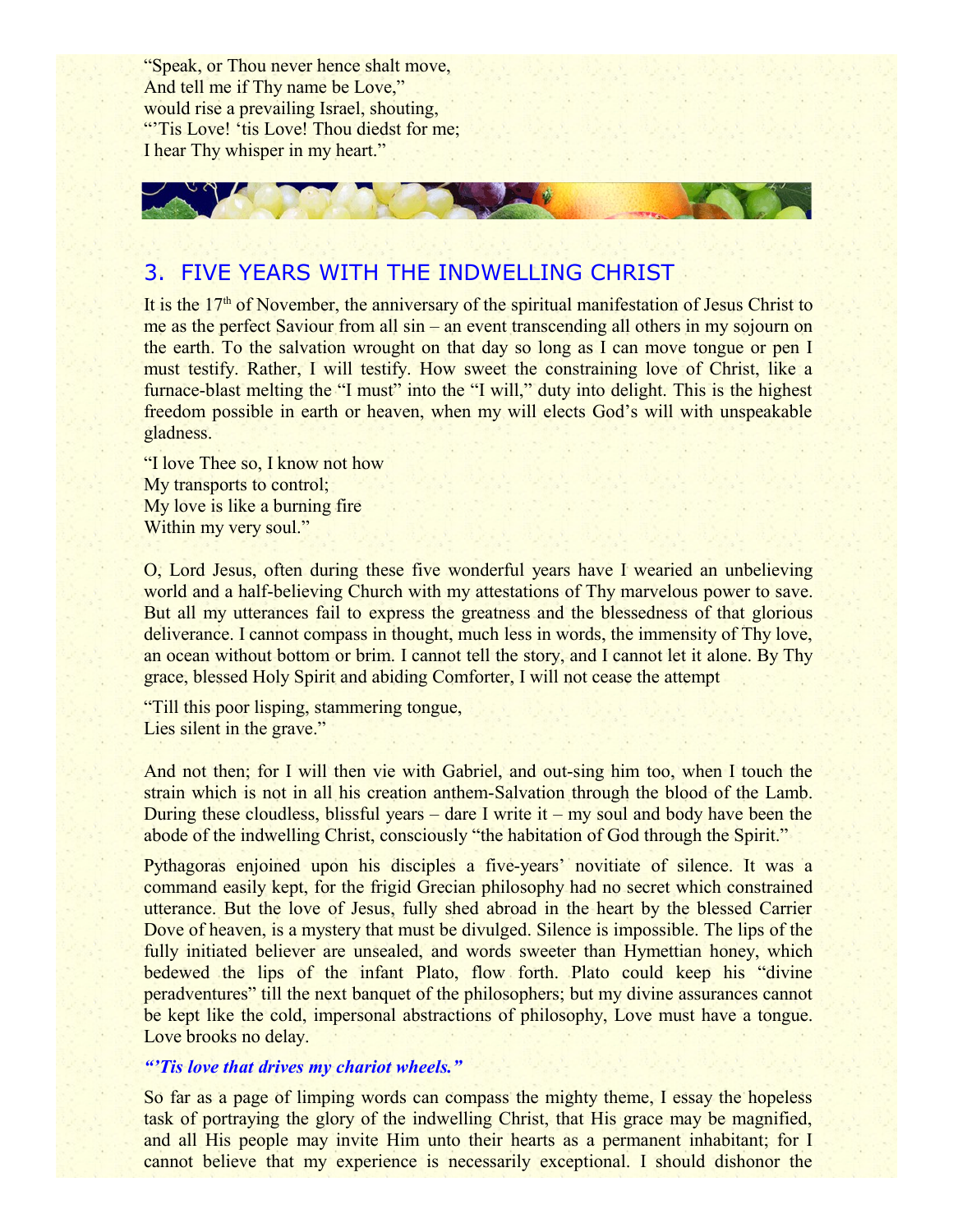boundless grace and salvation of God, if I measured the possible in the attainments of the Church, by the actual. Results reached by one believer, while trusting the general promises of God's Word, are possible to all, for there is no respect of persons with Him.

How *Jesus the adorable Saviour has grown* in my soul's estimation during these cloudless years! What glories His heart of love has unfolded to me! What raptures fill my heart when I see Him reflected in the fourfold mirror of the Gospels, and follow His ascent into the highest heaven, carrying a human heart to the mediatorial throne! Almost every week, and sometimes every day, the pressure of His great love comes down upon my heart in such measure as to make my brain throb and my whole being, soul and body, groan beneath the strain of the almost insupportable plethora of joy. And yet amid this fullness there is a hunger for more, and amid the consuming flame of love the paradoxical cry is ever on my lips:--

"Burn, burn, O Love! Within my heart, Burn fiercely night and day, Till all the dross of earthly loves, Is burned, and burned away.''

It is not strange that those great formulas of the Prayer Book, the Te Deum Laudamus, the Gloria in Excelsis, and the Creator Veni Spiritus, which once seemed extravagant in their cumulation of titles ascribed to Christ and the Comforter, and tedious in their repetitions, have become the natural language of my soul in the constant glow of devotion, as they have been the canticles through which the Bride, for fifteen centuries, has poured out her love into the willing ear of her heavenly Bridegroom.

How has my theology of the Holy Ghost lost its vagueness and taken on clearness and distinctness! His personality and His offices in transfiguring believing souls are no longer dry dogmas, to be accepted on the authority of revelation, but are experimental verities, without which, I now clearly see, the Gospel would fail to transform a single soul. I begin to see a little way into the fathomless mystery of the Trinity, far enough to see that it is not revealed as a puzzle to confound reason and test faith; but that it is of experimental and practical importance in the glorious Gospel of the Son of God. It has become as evident as the midday sun that he who would realize the most perfect transformation of divine love must, through faith, receive its outpouring from the Holy Spirit through Jesus, the appointed channel from the Father's heart, a shoreless sea of love.

"O blessed Trinity Holy, unfathomable, infinite, Thou are all life, and love, and light.

Holy Trinity! Blessed equal Three, One God, we praise Thee."

As I have gazed down into this fathomless ocean of truth and love, my soul has exulted in the fulfillment of the promise of Jesus to the loving and obedient heart that receives the Comforter, "My Father will love him, and WE will come unto him, and make our abode with him.

In *my previous Christian experience* of twenty-eight years there always seemed to be a vacancy unfilled, a spot which the plowshare of the gospel had not touched. My nature had not been thoroughly subsoiled and thrown up to the light and warmth of the Sun of righteousness. I loved Jesus, studied His character with increasing admiration, and preached Him with delight. But there was always a painful sense that my love was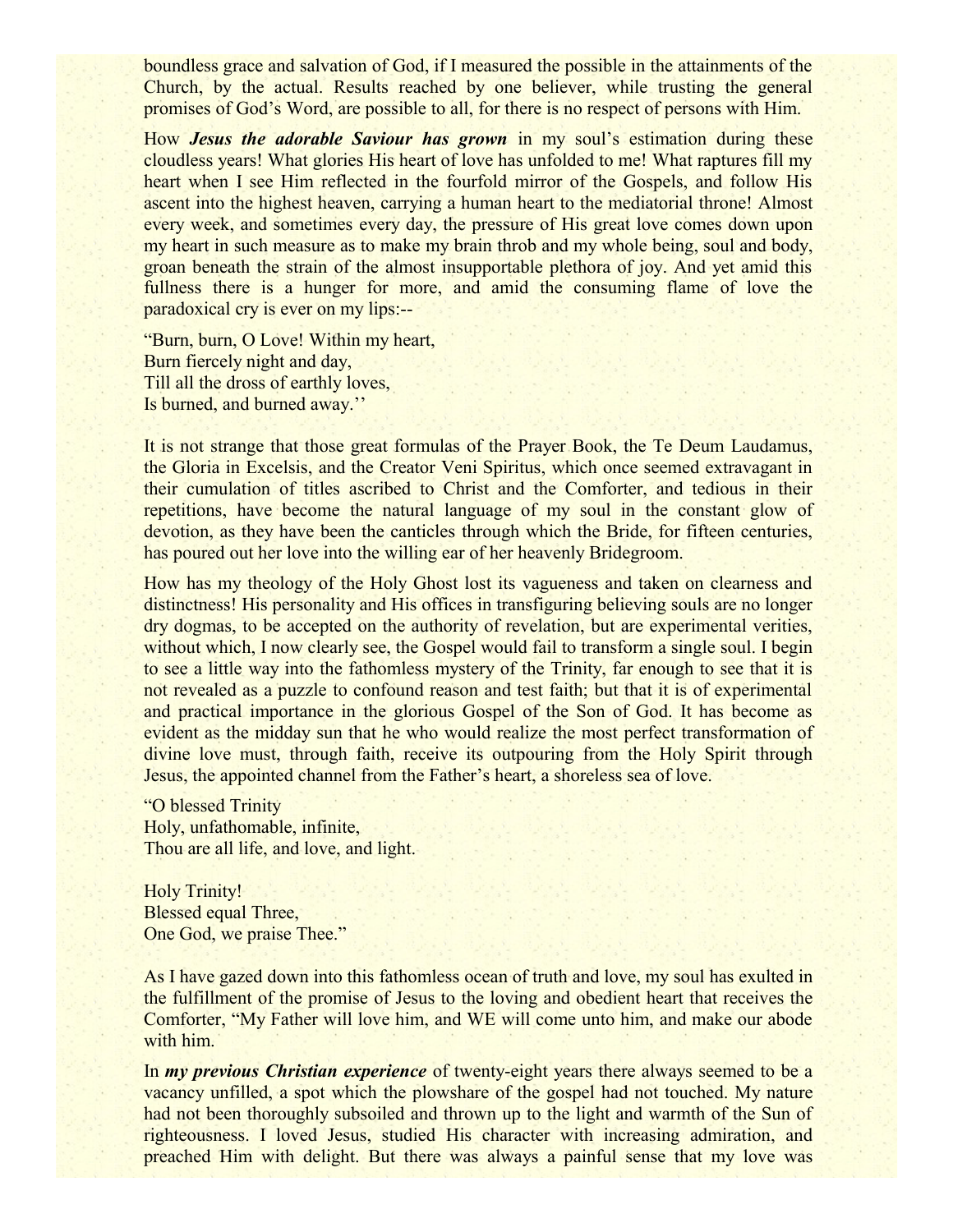fractional, the response of only a part of my being, a meagre tribute from the wealth of my capacity. I was often more enthusiastic in other things than in devotion to the King of glory, the adorable Jesus. Hence, when I surveyed the cross of Christ there was a feeling of self-reproach, a semi-condemnation for the feebleness of my gratitude and the faintness of my love. But the heavenly Tenant of my soul has changed all this. He has unlocked every apartment of my being, and filled and flooded them all with the light of His radiant presence. The vacuum has become a plenum. The spot before untouched has been reached, and all its flintiness has melted in the presence of that universal solvent,

"Love divine, all loves excelling."

I now wish that I had a thousand-heart-power to love, and a thousand-tongue-capacity to proclaim Jesus, the One altogether lovely, the complete Saviour, who "is able also to save them to the uttermost who come unto God by Him." Nevertheless, I have the delicious assurance that my present capacities, dwarfed as they are by former apathy and sin, are all filled to the brim with love to Christ and my fellowmen; and that every faculty is strained to its highest tension in His delightful service.

Blissful, indeed, is the consciousness of the wholeness of my love to Jesus, flowing from all the hidden fountains of my heart, like the Mississippi to the Gulf. "All my springs are in Thee." O the indescribable sweetness of this perfect love, after many years of love painfully imperfect and divided! What that void within was – what that untouched core of my being whether it was selfishness, unbelief, original or inbred sin – I leave to the theologians to discuss. I aver that it was something very uncomfortable. Praise the Lord Jesus, it is gone, never to return. Joy did not go with it, but stays behind it. The Man of Calvary, the Son of God, treads all the avenues of my soul, melting its hardness, cleansing its impurity, filling its emptiness, and pouring upon my head

"The blessed unction from above,

Comfort, life, and fire of love.''

My experience often reminds me of the results of integral calculus, namely: two kinds of quantities, constants and variables. The constants in my spiritual life are: --

1. *Salvation from doubt.* I once walked much amid the shadows, having a streak of sunshine sandwiched with streaks of twilight, with occasionally darkness that could be felt. How changed is all this now, "through the full assurance of understanding, the full assurance of faith, the full assurance of hope," the contents of which are that I am now and for ever wholly the Lord's! This assurance has not been interrupted for one moment for five years. This is the most astonishing triumph of grace over a temperament naturally melancholic, an introspecting, self-anatomizing, and self-accusing style of piety characteristic of my ancestry.[The writer is a lineal descendant, in the fourth generation, of the father of David Brainerd, the missionary.] This magnifies the power of Jesus to save, more than any other aspect of my experience.

2. *The death of personal ambition.* To all desire of self-promotion and selfaggrandizement, to the glory of God's grace let it be said, I feel as dead as the autumn leaves beneath my feet as I tread the streets of Lynn on this gusty November day. It was different once. There was once a desire for the applause of men, a name resounding in the trumpet of fame. It was not inordinate and noticeable by my friends; but it existed as an uneasy tenant of my bosom, the spring of many of my actions, and a motive mingling with all my aspirations to serve God. But five years ago, this blessed day, an unalloyed spring of action, the motive power of unmingled love to Jesus and the race for which He shed His blood was fixed within by the Holy Spirit. It is no longer the old nature that lives, but Christ Jesus. That a resurrection of the self that has been crucified, dead, and buried for years is possible, I do not deny. I am not divining the future, but chronicling my footsteps in the past for the benefit of my fellow-believers: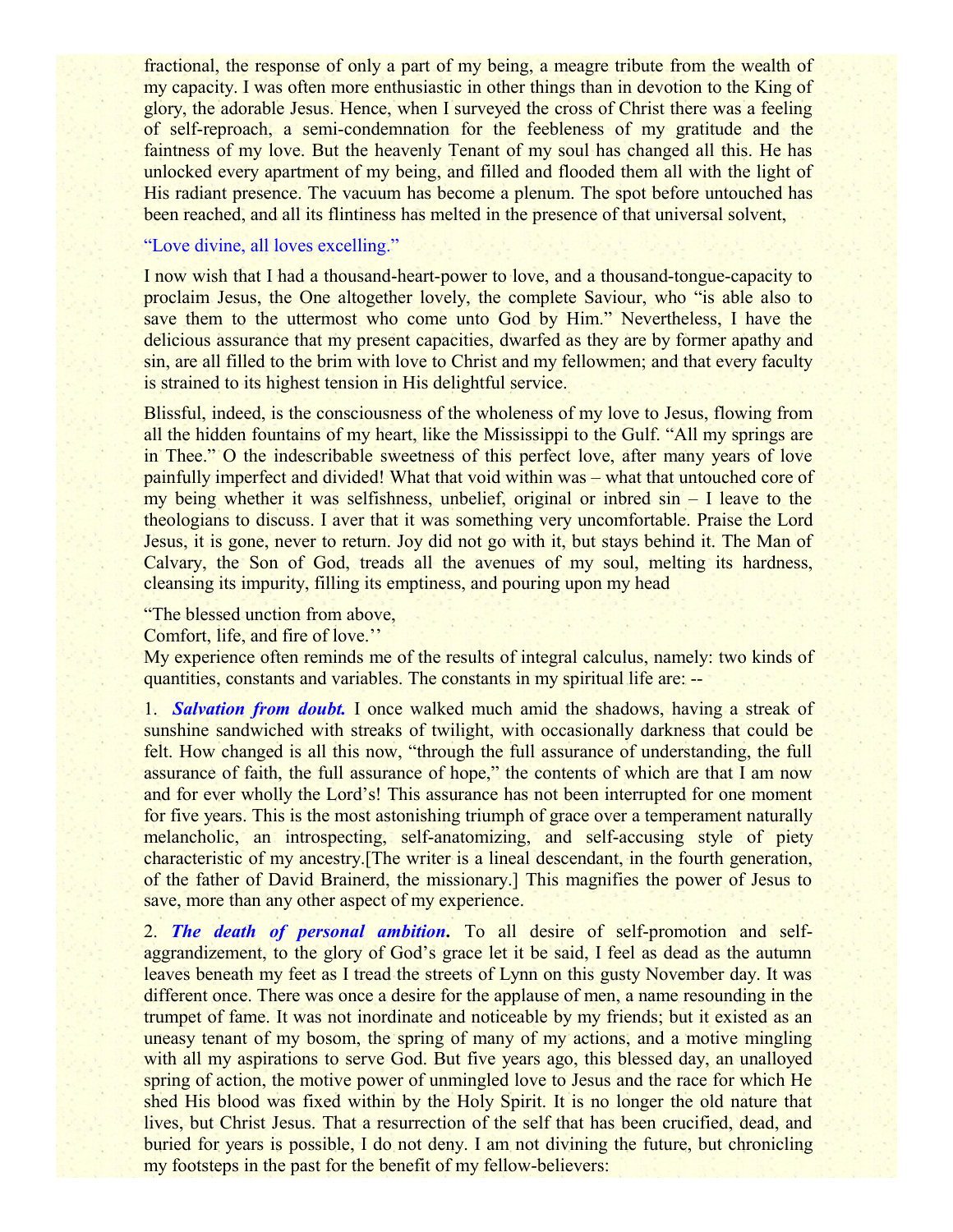"Footprints, that perhaps another, Sailing o'er life's solemn main, A forlorn and shipwrecked brother, Seeing, shall take heart again."

3. *Perfect rest from all apprehension* of future ill. Salvation from worry is no small thing, especially in the case of one whose views of life are strongly tinged with indigo. Fear and faith cannot keep house together. When one enters the other departs. I believe that Jesus, who is head over all things to His Church, has the programme of my best possible future, which involves these two elements: --

- 1. His highest glory through me.
- 2. My highest happiness in Him.

It is the mission of the Comforter to lead me, step by step, through this programme, till Christ's ideal of my earthly life is fully realized. My only anxiety, moment by moment, is this: Am I now led by the Spirit of God? Just what the hidden plan of my future is, so long as it is the will of Jesus, is no concern of mine. The veil that hides it is woven by the fingers of Mercy.

"Ill that He blesses is my good, And unblest good is ill; And all is right that seems most wrong, If it he His sweet will!"

4. *Oneness with Christ.* Eckhart's beggar saint, a poor, blind man, whose feet were torn and covered with dust, standing in rags by the way-side, rejoicing in Christ amid sunshine and rain, hunger and cold, was catechized by a learned man, seeking rest of soul. His last and hardest question was this: "But if God should cast thee into hell, what wouldst thou do?" He replied "I should have two arms to embrace Him withal. One arm is true humility, and therewith am I one with His holy humanity. And with the other right arm of love, that joineth His holy Godhead, I would embrace Him, so He must go with me into hell likewise. And so I would sooner be in hell and have God, than in heaven and not have Him." I have no better words with which to express my sense of eternal oneness with Christ. He is not a capricious dweller in the temple of my heart, present today and absent tomorrow. He abides. Yet I have, as a free agent, the suicidal power of sundering that blissful union.

5. *Faith is a steady, living principle*, in marked contrast with the isolated, spasmodic efforts of my former experience. It is as natural as breathing, and as unconsciously done.

6. *Love has been a well of water within*, "springing into everlasting life," instead of an intermittent brooklet, ice-bound in mid-winter, and dried up in midsummer.

7. *Peace, the legacy of Jesus*, changes not.

These constants all flow forth from the abiding Comforter, the indwelling Christ. But the following variables result from the leaky vessel into which the water of life is poured: --

1. *The joy of realization ebbs and flows*. The very etymology of emotion indicates that it is always moving, waxing or waning. Still, what St. Paul styles "the joy of faith" is as permanent as faith itself.

But above this occasionally roll the great tidal waves of ecstatic joy, deluging the soul for days in succession. Under this mighty pressure of the heavenly world upon my poor throbbing heart I often feel that the earthen vessel will break under the strain, and that I shall die of very gladness.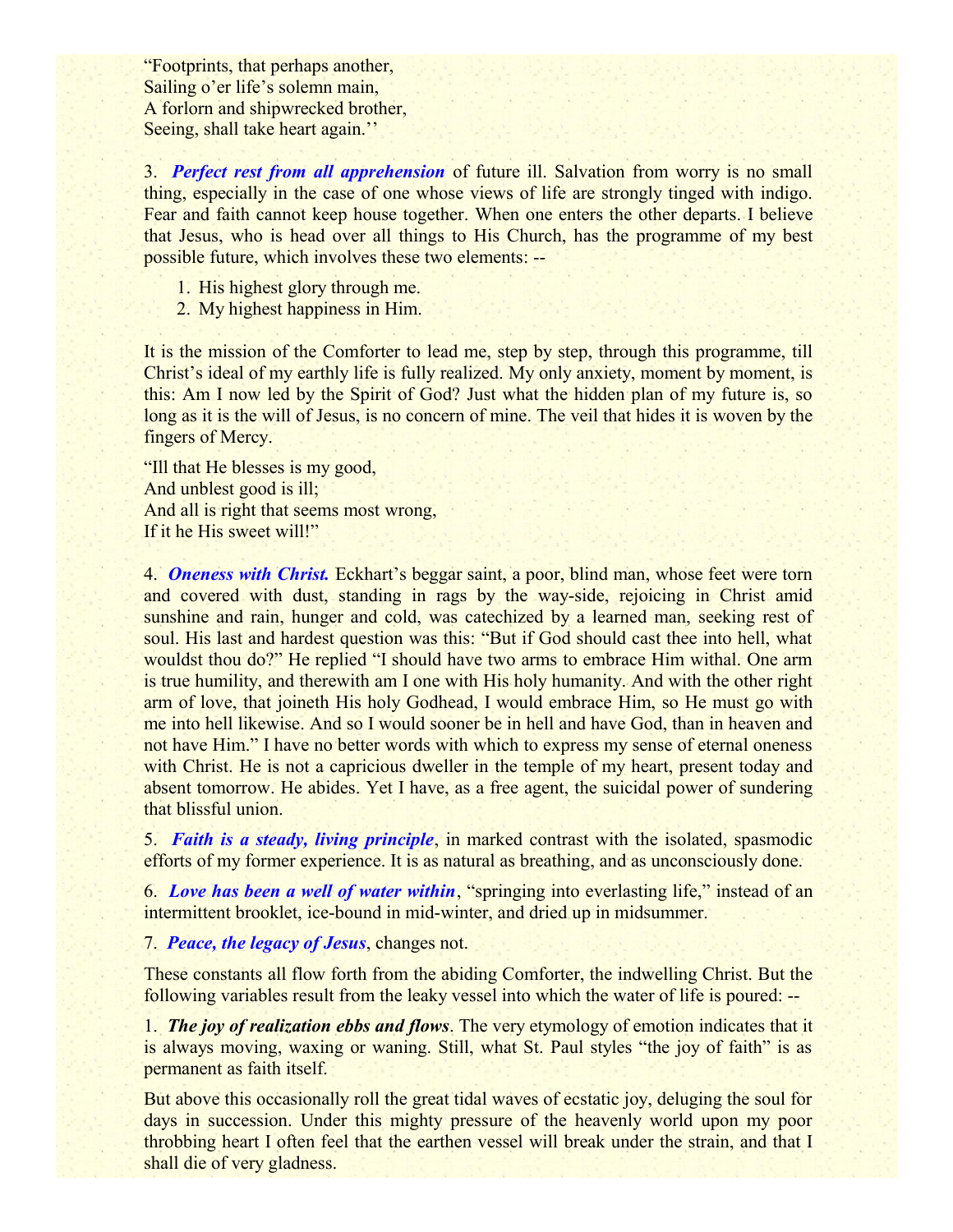2. *Agony of souls*. It is a mercy that this is a variable experience. The Lord Jesus was in Gethsemane only a few hours, and even then He was strengthened by an angel. My occasional hours of intense burden and distress for souls are usually followed by the conversion or spiritual emancipation of some one among my people. I sometimes see hours in which I would willingly die to save a soul from eternal death. Thankful as I am for these hours of sympathy with the suffering Saviour, I am grateful that they are hours, and not days nor years. "He knoweth my frame."

3. *Temptation*. Satan's arrows fly thicker at times, but they strike upon my shield like spent shot, and fall harmless at my feet. As the years roll by their impact is more and more feeble, indicating that the vanquished foe is on the retreat, or, rather, that I am receding from his ambush, and nearing that sea of glass on which I shall exchange my shield for a harp of victory, for ever beyond the range of Satan's fiery darts. This waning of his power in temptation is the normal Christian experience at its best estate. Abraham's greatest trial was in his old age, but it was from the Lord, and not from Satan. Job's grand duel with the tempter was in advanced life; but so unnatural was this conflict at this time that Satan could not approach the confirmed saint of Uz till God had given him a special permit to pass the lines of the angel of the Lord encamping round about him. After the devil's threefold Waterloo defeat at the beginning of Christ's ministry, he left him "for a season." But none of the evangelists have chronicled the renewed attack. Is it not because the assault was so feeble that none of them noticed it? Did not the sword of Apollyon so faintly fall upon the helmet of Jesus that the clash was heard by none of the twelve, not even by John, who leaned upon His bosom? The terrific combats of Bunyan's Pilgrim with Satan all occur early in the journey. By and by Christian reaches a land where these have entirely ceased, and "Doubting Castle is clear out of sight."

4. *Access in prayer* and grasp upon the divine promises is a variable which we have not space to discuss; nor

5. *The openings of the Scriptures* under the apparently varying intensity of the Spirit's illumination, but really through some hidden law of my own mental and physical nature. But Jesus is no variable.

"Changed, and not changed, Thy present charms, The past ones only prove; O make my heart more strong to bear This newness of Thy love!"



### 4. FREEDOM

"O for freedom, for freedom in worshipping God, For the mountain-top feeling of generous souls, For the health, for the air, of the hearts deep and broad, Where grace not in rills, but in cataracts, rolls!"

What is the object of Faber's intense desire, breathed out in these words? Not what we call religious liberty, the right to worship according to the dictates of conscience enlightened by the private interpretation of the Holy Scriptures. In ages for ever gone by, men wandered in exile, pined in dungeons, burned at the stake, or swung from gibbets, in the exercise of a right which Christians legislation has in modern times secured to the people of nearly all lands.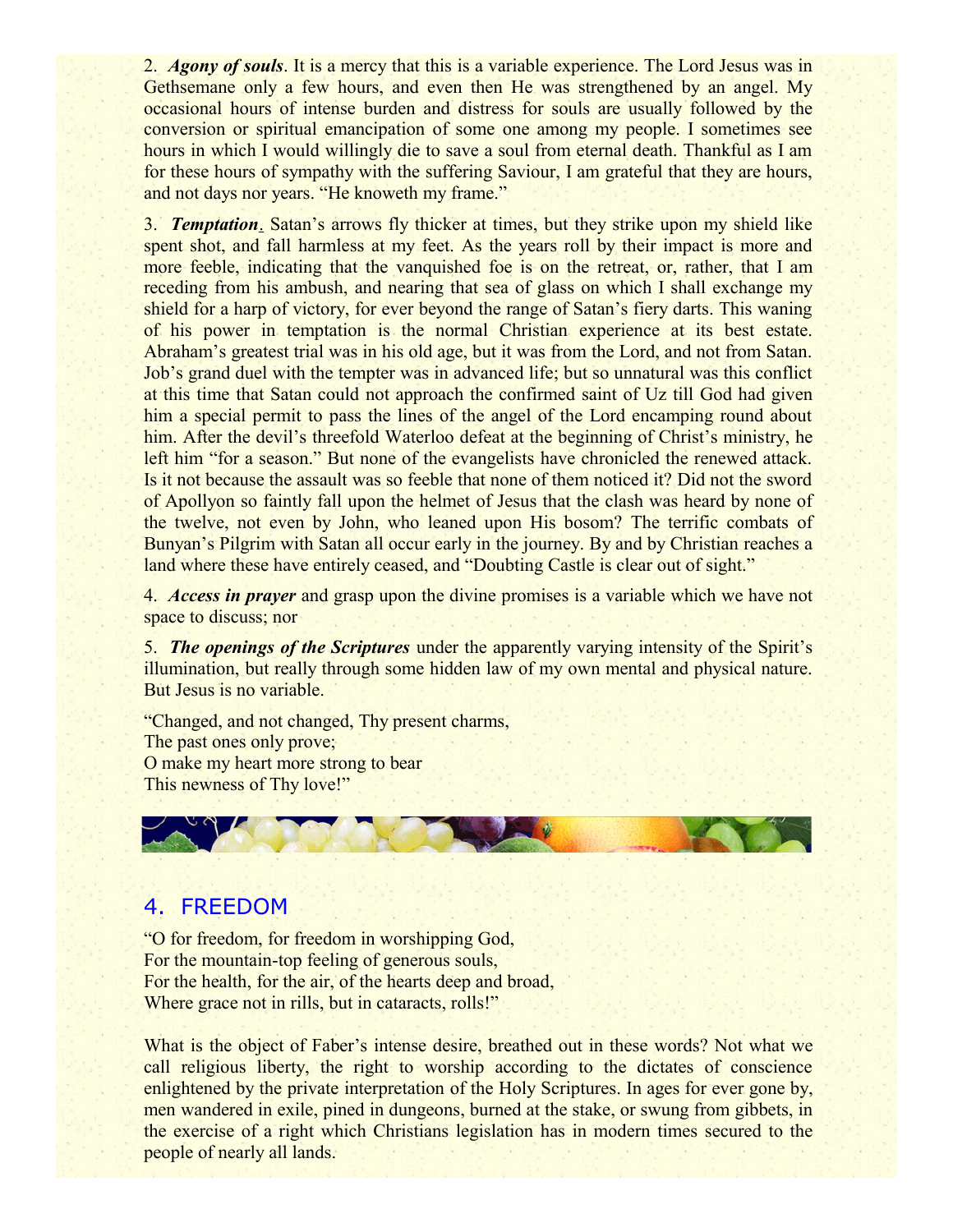Nor does this eminent poet of the higher Christian life aspire after the liberty so much discussed by a past generation of theologians, the freedom of the will in its moral choices, the indispensable basis of accountability, called by the Germans formal freedom, in contrast with that real freedom for which this modern psalmist of the inward life longed so ardently. This real freedom is not a mere poetic fancy, an angel flitting on airy pinions before the inspired bard's eye, but never deigning to light on the earth and dwell in the abodes of men. Though men generally who assert that real freedom is not a citizen of this lower world, and that the fetters of doubt and fear and sin must gall every soul so long as it is in a mortal body, yet a few have actually received this heavenly visitant into their earthly habitation, and for years have communed with her in fellowship unspeakable blissful. These are not a favored few, capriciously selected for this great honor and greater joy. For on intimate acquaintance our celestial Guest is found to be cherishing no exclusive tastes and no personal preferences. We find that the design of formal freedom is to lead the entire human family to real freedom. Her failure in the case of multitudes must be charged to their stubbornness, and not to her partiality.

Let us now take a philosophical view of these *two kinds of freedom*. Formal freedom, or free agency, is the power of choice between sin and holiness. The human will must have sufficient independency to originate sin, or it follows that it flows from the Divine causality. For sin is in this world as the result of some cause. Deny that the human will is a cause uncaused in its volitions, and you are left with this dreadful alternative, God is the author of sin.

But real freedom is the unrestrained acting out of one's own nature. *Let children play together*, and the girls take to dolls, and the boys to stilts, by a kind of inner necessity coiled up like a watch-spring in their natures, prompting them to act out these inherent oppositions and peculiarities of sex. When they thus act they are really free. Require them to change their parts and act contrary to nature, and real freedom is destroyed. The great poet, painter, or sculptor is so conscious that he is pervaded by a silent necessity of nature, called genius, that, looking back from the summit of his achievements, he feels that he could not have done otherwise.

"But," says a fatalist, "could not Nero have set up the same plea for his crimes? Did not he simply act out his depraved nature? And did he not inherit that nature from his wicked mother, Agrippina?"

Two considerations make Nero's wicked deeds different from Michel Angelo's innocent spontaneties. Nero's, though acting out a bad nature was conscious of formal freedom, -*the power to put forth virtuous acts.* Secondly, if he had listened to the preaching of Paul, his prisoner, he would have found out that there is present to every depraved soul a power to change character itself from depravity to holiness. That moral act is really free which expresses unconstrained the moral condition of the agent, whatever it may be. Nero had so hardened his heart and seared his conscience that there was no inward hindrance to his monstrous crimes. He had real freedom in sinning. But he might have believed in Jesus Christ so perfectly as to be emancipated from the dominion, yea, the existence, of every native, depraved impulse, so that acts of holiness would have flowed freely and spontaneously from his will. He might have had real freedom in righteousness. This is what Jesus means when He says, "If the Son, therefore, shall make you free, ye shall be FREE INDEED."

An inspection of the ordinary sinner's moral state reveals *a collision of inward forces*, a sense of obligation to the moral law, involving a consciousness of freedom to obey, and a drift of nature in the opposite direction, toward sin. Hence the moral phenomenon in the seventh of Romans. Real freedom can be realized by the complete annihilation of one of these forces. Erase the feeling of moral obligation, and you have an extraordinary sinner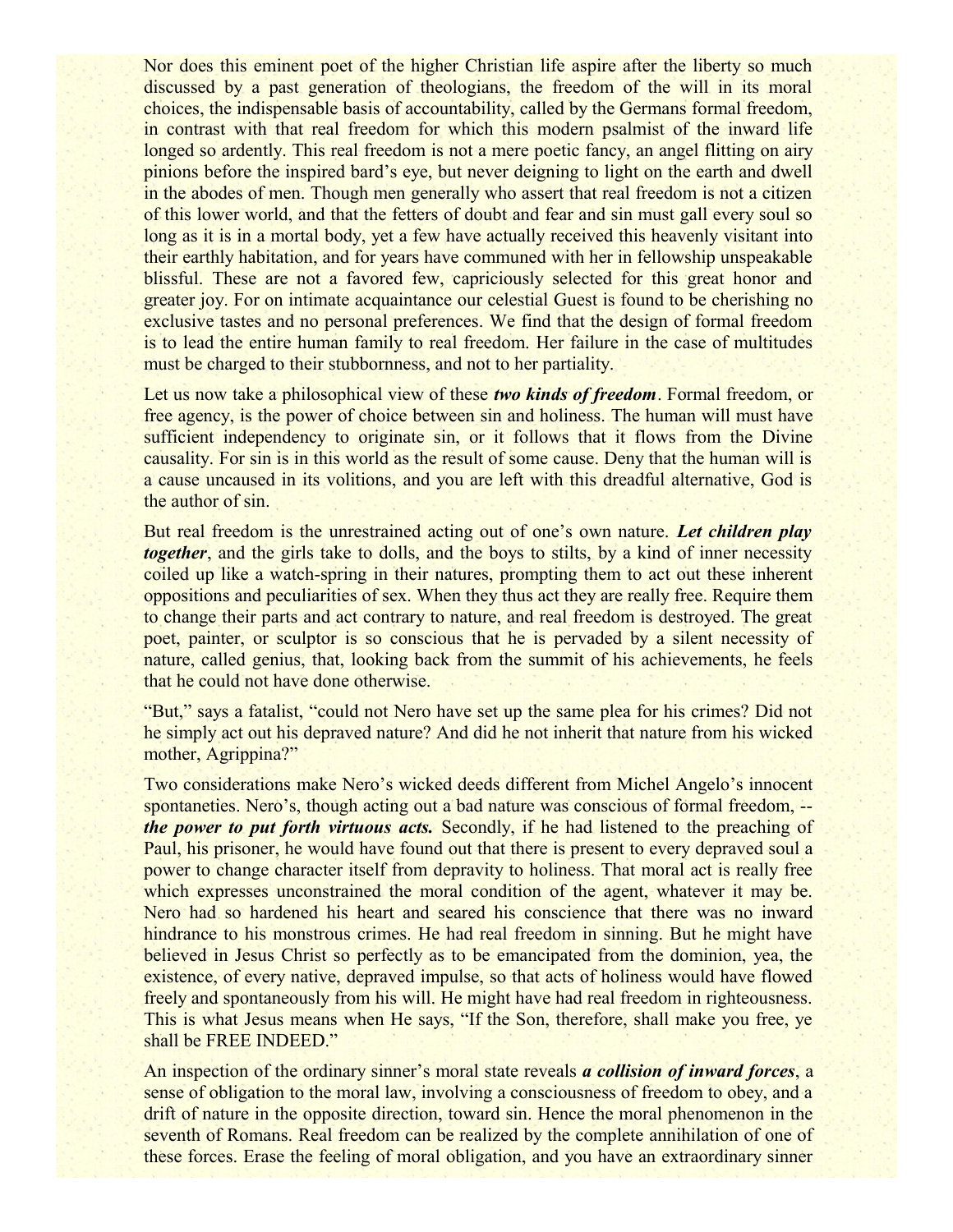who has passed beyond the limit of hope.

Eradicate the inherent tendency to depravity, by perfecting the love of God within, and you have a real freeman in Christ Jesus. Hence, the inference is irresistible, that sin, the cause of inward strife and conflict, cannot belong to the true nature of man, and that the entire exclusion of sin is necessary to that spontaneous and unimpeded action of his will which is called real freedom. Entire sanctification is identical with perfect liberty.

"And He hath breathed into my soul A special love of Thee, A love to lose my will in His, And by that loss be FREE."

Thomas a Kempis agrees with Faber when he says, "My son, thou canst not have perfect liberty unless thou wholly renounces thyself. They are but in fetters, all who merely seek their own interest and are lovers of themselves. Keep this short and complete saying: 'Forsake all, and thou shalt find all. Leave concupiscence and thou shalt find rest."

*Formal freedom is an inherent attribute of man*, but real freedom is the gift of Christ, inasmuch as it is the outflow of the new nature, the creation of the Holy Ghost. "Where the Spirit of the Lord is, there is liberty." It is obedience from an inner impulse, spontaneous and free. It is a perfect similarity of feeling with God in all our moral choices and in all sources of our delight. It is not a freedom from the law as a rule of life, (antinomianism), but as the ground of justification and the impulse to serve. We keep the law unconsciously, not from dread of its penalties, but from love to the Lawgiver, by a glad assent, as naturally as water runs downhill. In fact, the soul saved to the uttermost, and filled with the Sanctifier, like the body of the risen Jesus, has lost its earthward attraction, and gravitates upward, having passed the centre of gravity between sin and holiness, earth and heaven, Col. 3:1-3: -- "If ye then be risen with Christ seek those things which are above, where Christ sitteth on the right hand of God. Set your affections on things above, and not on things on the earth. For ye are dead, and your life is hid with Christ in God."

Here we encounter the objection, that the formal freedom of such a soul must have ceased, being merged in the real freedom which it has attained. It must be admitted that these two seem to destroy each other, so that when real freedom belongs to a man formal freedom must be denied to him. The Scriptures seem to teach the same doctrine. "Whomsoever is born of God doth not commit sin: for his seed remaineth in him, and he cannot sin, because he is born of God" (I John 3:9). This seems to teach that the soul once born of God has lost its freedom to sin, and passed beyond the perils of probation. A careful reading of this text, attending to the tenses, affords much light. Whosoever has been born of God and so continues (perfect tense) is not sinning; for his seed (the new principle of love to God) is remaining in him, and he is not able to be sinning, (present tense indicating a state, not an act), because he has been born of God and so remains. The incompatibility of the two states, of permanent son ship and habitual sinning, is here denied, and not the impossibility of a loss of sonship by a lapse into sin. So long as the soul fully cleaves unto God it incapacitates itself for sinning. Nevertheless, formal freedom still underlies this real freedom of a holy soul, and it may, at any time, while in probation, come to the surface in an evil choice, if faith should relax its hold on God, as in the case of the angels who fell from their first or probationary estate, and of Adam and Eve, who fell from their innocency. Why such beings should sin in an insolvable mystery; but really it is no greater than the mystery of sin going on around us today. Sin is unreason. To give a good reason for it is to justify it.

The highest estate we can reach in probation is the 'posse non peccare', *ability not to sin*.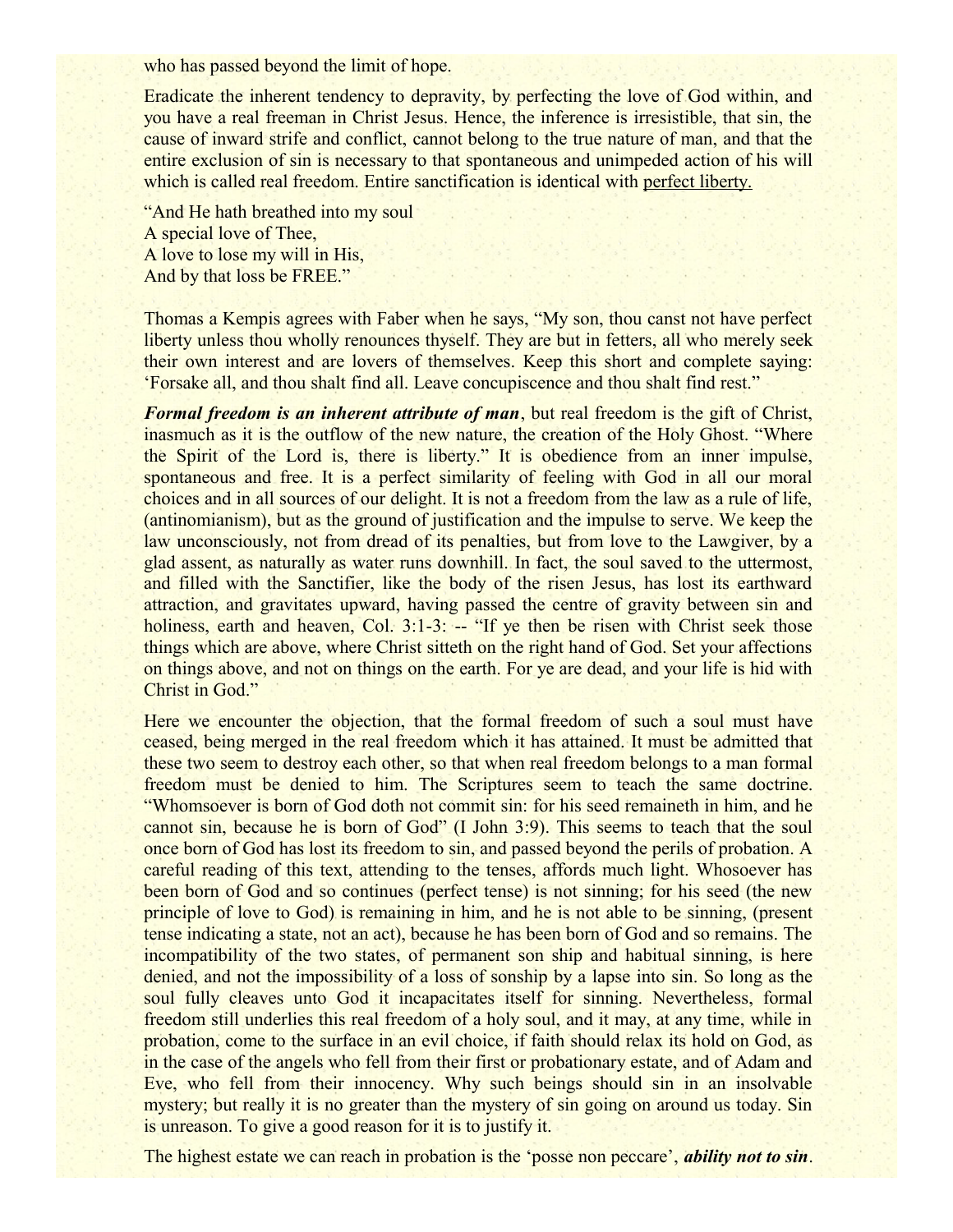In the state of the just made perfect we shall attain the 'non posse peccare', inability to sin, real taking the place of formal freedom. On the other hand, every impenitent sinner, by steadily diminishing his moral capacity to resist sin, is approaching that awful state of final permanence of sinful character, 'non posse non peccare', inability to abstain from sinning, his formal freedom being engulfed in a real and eternal enslavement of the will to sin, in which he has real freedom to sin and not from sin. The glorified saint has real freedom from sin and not to sin. Both are still conceptually free agents, responsible for their acts.

It is a noteworthy fact that *the terms free, freeman, and liberty*, in the New Testament have no reference at all to formal freedom, or free agency, but solely to the real freedom bestowed by the Lion of Judah when, through entire sanctification, he breaks every chain. This is the only liberty worth mention in the estimation of the Holy Spirit. All who possess only formal freedom are the bondsmen of sin tyrannizing over them. This renders them accountable to God, and if properly used, is the stepping-stones to freedom in Christ.

Another instructive fact disclosed in the study of this subject is, that real freedom is often expressed as the most complete enslavement to God. This indicates that freedom from sin is at the same time perfect submission to God. Hence the evangelical paradox in I Cor. 7:22, where the Lord's freeman is Christ's servant, and in I Peter 2:16, where the free are exhorted to use their liberty as the servants or slaves of God. Thus the highest freedom is the most perfect bondage. The loftiest ideal of liberty is realized when the human will is completely enthralled by the Divine will. Amid these apparent contradictions is the wrestling ground of faith. Thanks be unto God, "we who have believed do enter into rest," the glorious rest of a perfect freedom from doubt and worry, and fear and sin, actual and original.

It is the concurrent testimony of all advanced believers, that they have passed the point where Christian duties are performed as a task, and have emerged into the region where *service is spontaneous* and unconstrained. This point is identical with the experience of perfect love. Up to that hour there is a consciousness of what the German theologians call formal freedom; but after that glorious event there is an experience of real freedom. The difference between these is, that in the former there is an absence of all outward coercion; in the latter, the last vestige of constraint from within ourselves, from the resistance or inertia of self, has disappeared, and our will is in *delightful harmony with the will of God.* This transition can never be reached on the plane of nature. As an eagle cannot outsoar the atmosphere, so self-will cannot transcend itself. The work is divine. This our adorable Saviour plainly declares when He says: "If the Son therefore shall make you free, ye shall be free indeed." This perfect freedom is rarely, if ever, experienced at first espousal to Christ.

There is not a complete emancipation from the constraint of the law, which is our 'RCKFCIQIQL', or child-leader, to bring us to Christ. Fear mingles with love – servile or tormenting fear. The timid soul clings to the rough hand of the child-leader for protection, even after he has come to the crucified Christ. In other words, there is more or less legalism in His service. The critics tell us that the marginal reading of Rom. 7:6, has by far the best manuscript authority: "But now we have been delivered from the law, having died to that wherein we were held, so that we serve in the newness of the Spirit, and not in the oldness of the letter." This death of the believer unto the law must be twofold: first, as the ground of acceptance by reason of his perfect obedience. The penitent sinner in this sense dies to the law when he abandons the plea of perfect obedience, and relies only on the blood of Christ, and obtains justification by faith. A second step brings him into perfect freedom.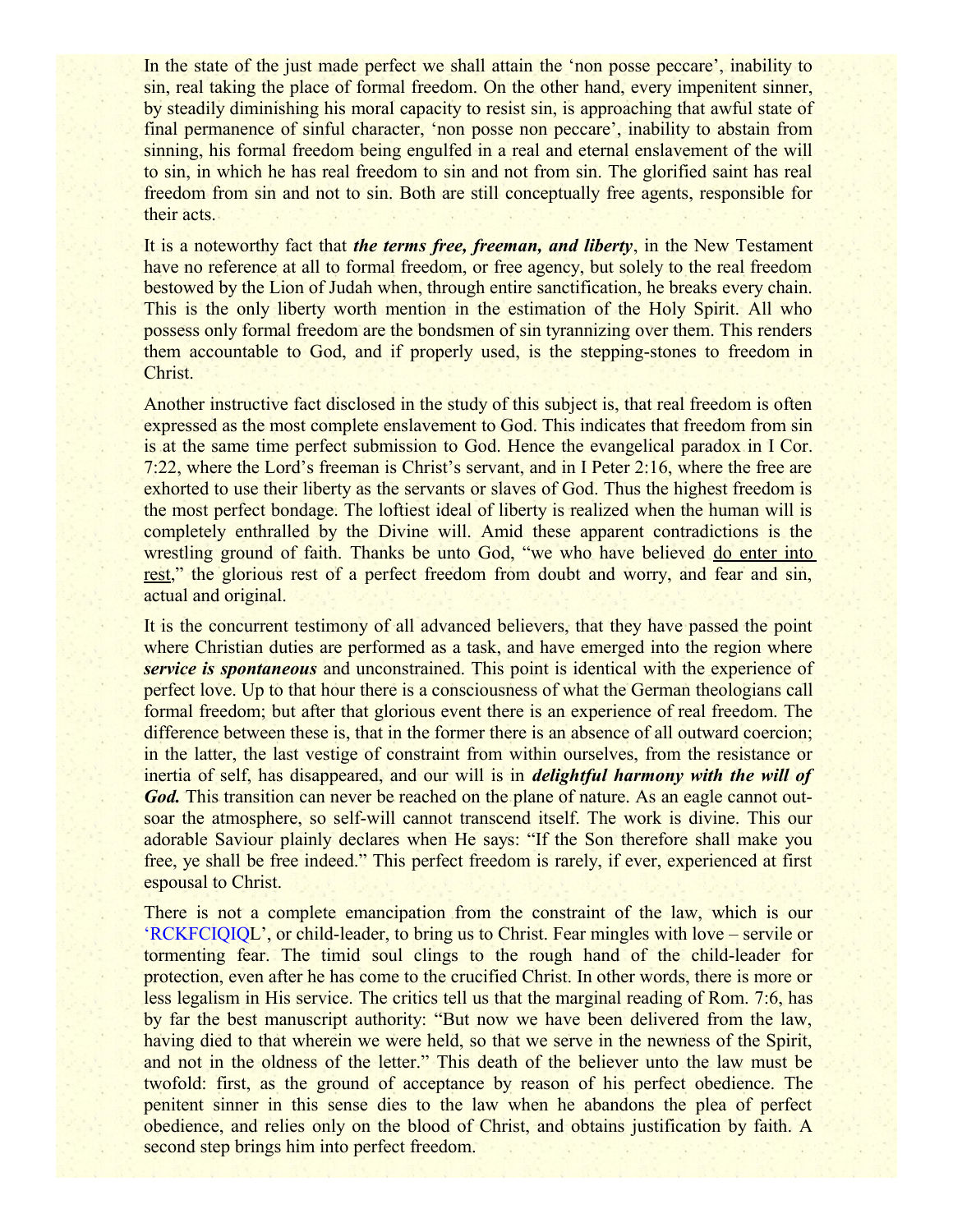This is when love toward the Lawgiver is so fully shed abroad in the heart as to effect a perfect release from the fear of the law as a motive to obedience. This takes place when the Holy Spirit fills the soul, and exhibits Jesus to the eye of faith as "the One altogether lovely," and gives an assurance of His love to me so strong as to exclude doubt, and to awaken love toward Him responsive to His mighty love. Duty is transformed into delight. Prayer, praise, confession, and sacrifice, are now spontaneous. Love knows no burden in the service of its object. The law still remains as the rule of life and the measure of sin, but it is divested of its terrors. "Who is He that condemneth?" It is Christ that died, yea, rather that is risen again, who is even at the right hand of God, who also maketh intercession for us." Thus in justification the believer's emancipation from the law is initiated; in entire sanctification and in the fullness of love it is completed.

**Service without servility** is beautiful illustrated by the Levitical law relating to the release of the Hebrew servant on the seventh year. Exodus 21:2-6; If, through love to his master, or to his own wife and children, he refused to go out free, his ear was to be attached to the door-post by means of an awl, symbolizing the fact that henceforth that slave was a fixture – a part of his master's real estate, as much as the tiles nailed to his roof. But what about the service after this ceremony? Was it hesitating, irksome, or constrained? Only consider that he is a slave for ever! Is this alone enough to darken all his skies and becloud all his prospects! Who can cheerfully abide the thought of living and dying in bondage? Every one who has discovered the precious secret to God is the highest style of freedom. The ear-bored servant, then, illustrates the highest liberty of which man is capable.

Hence in Psalm 40:8, the Messiah is personified as saying, "I delight to do Thy will, O my God! Yea, Thy law is within my heart." But the figure which sets forth the perfection of His obedience in a most striking manner is in this words, "Mine ears hast Thou opened" -- digged or bored: I am fettered by the willing bond of love. God's will was His choice.

"This was the end, the blessed rule, Of Jesus' toils and tears; This was the passion of His heart, Those three and thirty years."

This explains the seeming contradiction in Psalm 116:16: "O, Lord, truly I am Thy servant (or slave); Thou hast loosened my bonds." The number of those who understand this blessed paradox is daily increasing. The identity of the highest freedom with the most unreserved surrender of self to God is their blissful experience. When "the sweet will of God" is the taskmaster of a soul brimful of love to Jesus, the exultant believer can warble this grateful song to the divine will:--

"And He hath breathed into my heart A special love for thee; A love to lose my will in His, And by that lose be free."

The true doctrine of the final perseverance of the saints is wrapped up in this idea. It is not founded on the Creator's act of unconditional election from eternity, but upon the joint election of the creature and his Creator; *on the ground of service and character foreseen and approved* by God, and His everlasting dominion deliberately chosen by man. "Elect according to the foreknowledge of God the Father, through sanctification of the spirit, unto obedience and sprinkling of the blood of Jesus Christ." Then he becomes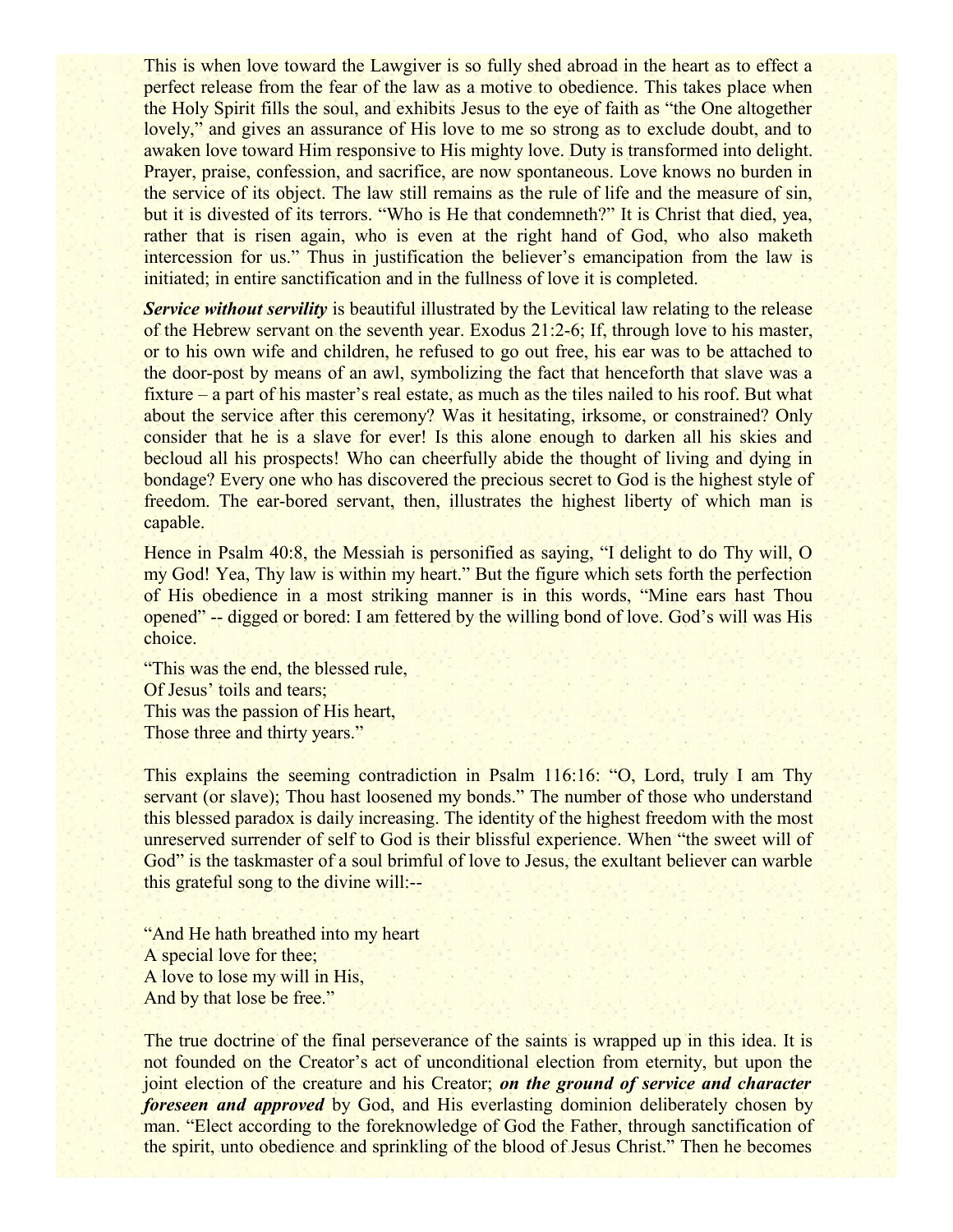an ear-bored servant. He has passed the point of equal attraction between self and God, and now and for evermore gravitates upward. To him, and him alone, belongs this confident challenge, "Who shall separate us from the love of Christ?"

"But this I do find, We two are so joined, He'll not live in glory, And leave me behind."

The crucifixion of self and the full inspiration of the Christ-life have laid a blessed paralysis upon the centrifugal tendencies of the soul.

"Now rest, my long-divided heart; Fixed on this blissful centre, rest."

Charles Wesley in many of his hymns has expressed the same thought, not as a mere poetic fancy, but as a glorious experimental reality;--

"Jesus, Thine all victorious love Shed in my heart abroad; Then shall my feet no longer rove. Rooted and fixed in God."

Still stronger is the couplet beginning the last stanza of this hymn: --

"My steadfast soul, from falling free, Shall then no longer move."

But in his "Wrestling Jacob," that life-like portrait of a struggling, and victorious soul, the same truth appears in still stronger terms:--

"Nor have I power from Thee to move, Thy nature and Thy name is Love."

Such a soul has occasion for watchfulness to know the Master's will, to penetrate the celestial guise in which Satan sometimes appears, and to guard all the innocent sensibilities against excessive action. While all the forces of St. Paul's soul, fused by the fire of love, were flowing Christward in one molten stream, he kept under his body, lest he should be a castaway. In this respect he counted not himself as already perfect, but he was pressing forward, if by any means he "might attain unto the resurrection of the dead." But in joyful service, without the least trace of servile feeling, in the fullness of his love toward Christ excluding all antagonistic forces, he says, "Let us, as many as be perfect, be thus minded" (Phil. 3:8-21).

Service without servility constitutes the peculiar and glorious feature of the new covenant. The old covenant was an outside, coercive force, a law written in stone; the new covenant is written on the heart, rectifying and inspiring all the springs of action. See Heb. 8:8-12, where, instead of the external obligation entailing bondage to the letter, will be found the new motive to obedience, the inward power of a divinely implanted knowledge of God's will, and perfect delight therein, forming a new and blissful bond between the Lord and his people.

In the great problem of Lenience and Law which is solved by the atonement, *Law is not set aside or cheated* out of its demands. Christ came not to destroy, but to fulfill, the moral law. He not only magnified it by His expiatory sacrifice; but by the Holy Spirit He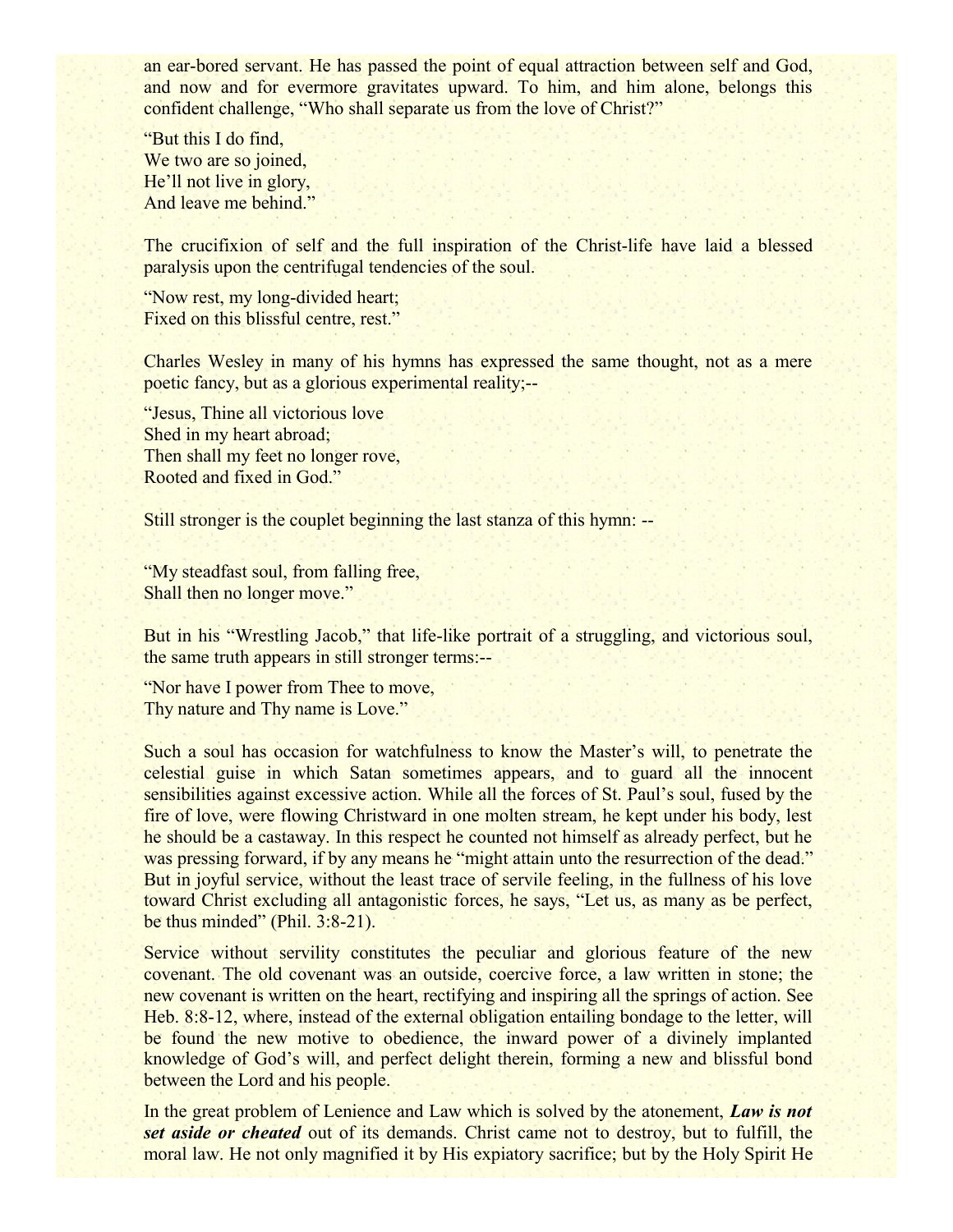transfers it from the table of stone to the table of the heart, putting it inside the will, so that it is no longer a yoke upon the neck, but a free, spontaneous, and delightful choice. When God fulfills the promise of the new covenant, "I will put my law in your heart," the emancipated child of God can then joyfully appropriate the words of the Son of God, "Lo, I come to do Thy will, O God." When the Law is thus incorporated in us we unconsciously keep its precepts.

This Scripture abundantly proves that this blessing is not limited to a privileged few, but *is attainable by all believers*, "from the least unto the greatest." The same truth is expressed by St. Paul when he says: "Where the Spirit of the Lord is, there is liberty." And only there. Yet this very apostle, who was evidently filled with the Spirit, and consequently lived in the atmosphere of real soul freedom, in every epistle styles himself as his highest title, "the FQWNQL, or slave, of Christ Jesus."

How beautifully and concisely does St. James state the doctrine of this article in five words, "the perfect law of liberty;" the term "law" implying rightful authority and "liberty" implying an obedience spontaneous and free, while the term "perfect" expresses the infinite superiority of the New Testament to the Old, inasmuch as the Old rested on the law with foregleams of the promise, and the New records the glorious fulfillment, the jubilee of liberty regulated by the law of love.

What a change would the Church present, should this feature of the new covenant become the universal experience of the members! All the general rules regulating the life, all the requirements of the Discipline respecting attendance upon the means of grace, would immediately become a dead letter, not through universal neglect, but by reason of an inward spirit of obedience diffused through the entire body of Christ. This is the aim of the so-called higher-life movement: not to engraft something new upon Christianity, but fully to inaugurate the new covenant in the hearts of professed Christians, inspiring to the willing service of God, not from the impulse of fear, but from the inspiration of love.

*Greater than the liberation* of thirty-eight million Russian serfs, and the emancipation of four million African slaves in America, is the work of striking the spiritual fetters from nominal Christendom, and lifting up the uncounted hosts of these groaning bondsmen to the condition of rejoicing freemen in Christ Jesus. To enforce the decree of emancipation in Russia the emperor appointed fifteen hundred extraordinary Justices of the Peace; and to effect the same purpose in the United States, many thousands of agents, civil and military, were employed. Is it anything strange that Jesus, the great emancipator, not content with the issue of His proclamation of release to all enthralled souls, should commission extraordinary agencies for the execution of His beneficent purpose? All hail, then, to every messenger that bears upon his tongue the glad evangel of a full salvation, and the welcome news of a service to Christ without servility, and with joy unspeakable and full of glory. It is not enough that the divine decree of emancipation is printed in the Bible, God's statue book; it must be heralded abroad by human tongues, exemplified in human lives, and enforced by the divine Spirit. Hence Charles Wesley sings: --

"The truth that makes us free indeed, We cannot learn it from our creed. The truth that sanctifies, To bring us faith, returns from heaven, And Father, Son, and Spirit given, Conducts us to the skies."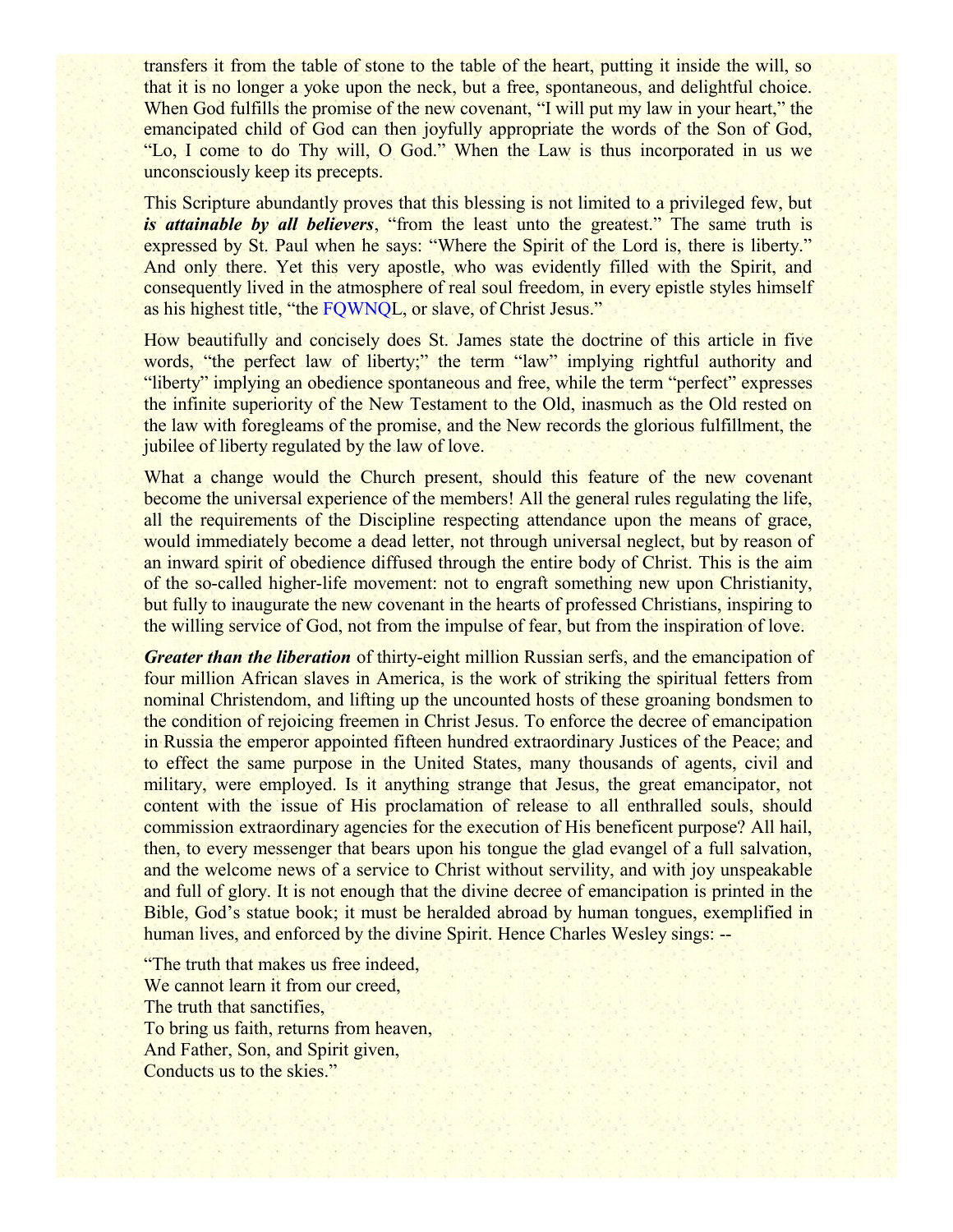

On this ever-memorable day, November  $17<sup>th</sup>$ , 1876, I pass the sixth mile-stone in the highway of holiness. Should I refrain from the utterance of praise to the Lord Jesus, the King of Glory, to God the Father, and to the blessed Comforter, the stones beneath my feet would cry out. It may interest no one to listen to my thanksgiving anthem, yet I must pour it out into the ear of my adorable Saviour whether men will bear or whether they will forbear. The great Physician who hath wrought in me a perfect cure shall have my testimonial as long as I have a tongue to utter or a hand to write and rewrite the wondrous story. Why not be content with past testimonies? Where is the wife who is content with last year's avowals of love whispered into the ear of her husband? If she is to be found on the earth, you will hear no song as you near her threshold, you will be illumined with no smile when you come into her presence. For there is no joy where there is no love, and love begins to die when it becomes dumb. The wife who lives this year without renewed confessions of tender affection will be found next year in the court-house sueing for a divorce. Six years ago my soul became the bride of Christ by an inexpressibly blissful union. Was I an enemy of Jesus up to that time? I was during twenty-eight years a servant, a friend, and a son. There is a gradation of amicable relations between an enemy and a spouse. Small Christian philosophers usually overlook this fact when they assert that there is no sharply defined transition in Christian experience after justification.

Another reason why continued testimonials to the mighty Healer of my soul are demanded is because each successive year demonstrates more and more clearly *the completeness and permanency of the cure*. Time magnifies the keeping power of Christ. Testimony on this point must be constant, lest silence be misinterpreted. If another apology for repeated testimony by the same witness is needed, let it be found in the sad fact that such testimonies to the perfect saving power of our Immanuel are relatively few. The vast mass of Christian professors, in the words of Bishop Thomson, "like the rivers emptying into the Arctic Sea, are frozen over at the mouth." These things ought not so to be.

Jesus is God! If on the Earth This, blessed faith decay, More tender must our love become, More plentiful our praise."

Finally, to all my friends disposed to criticise the publication to the heartless world of the sacred secrets of the heart's intercourse with Jesus, the celestial Bridegroom, let me say that I find the most exquisite delight in exalting the King of glory, and, with the Virgin Mother of my Lord, warbling my Magnificat in the ear of the universe. Luke i. 46-55. While some seek for joy in quest of gold, or fame, or lore, let me crave the boon I most desire on earth, the privilege of proclaiming trumpet-tongued, Jesus, mighty to save. For the benefit of all who are living where so many years of my own Christian experience were spent, in a dry and thirsty land, let me say that there is a "place of broad river; and streams," where

"Grace not in rills, but in cataracts, rolls.''

From this goodly land I have no desire to return to the Sahara from which I have happily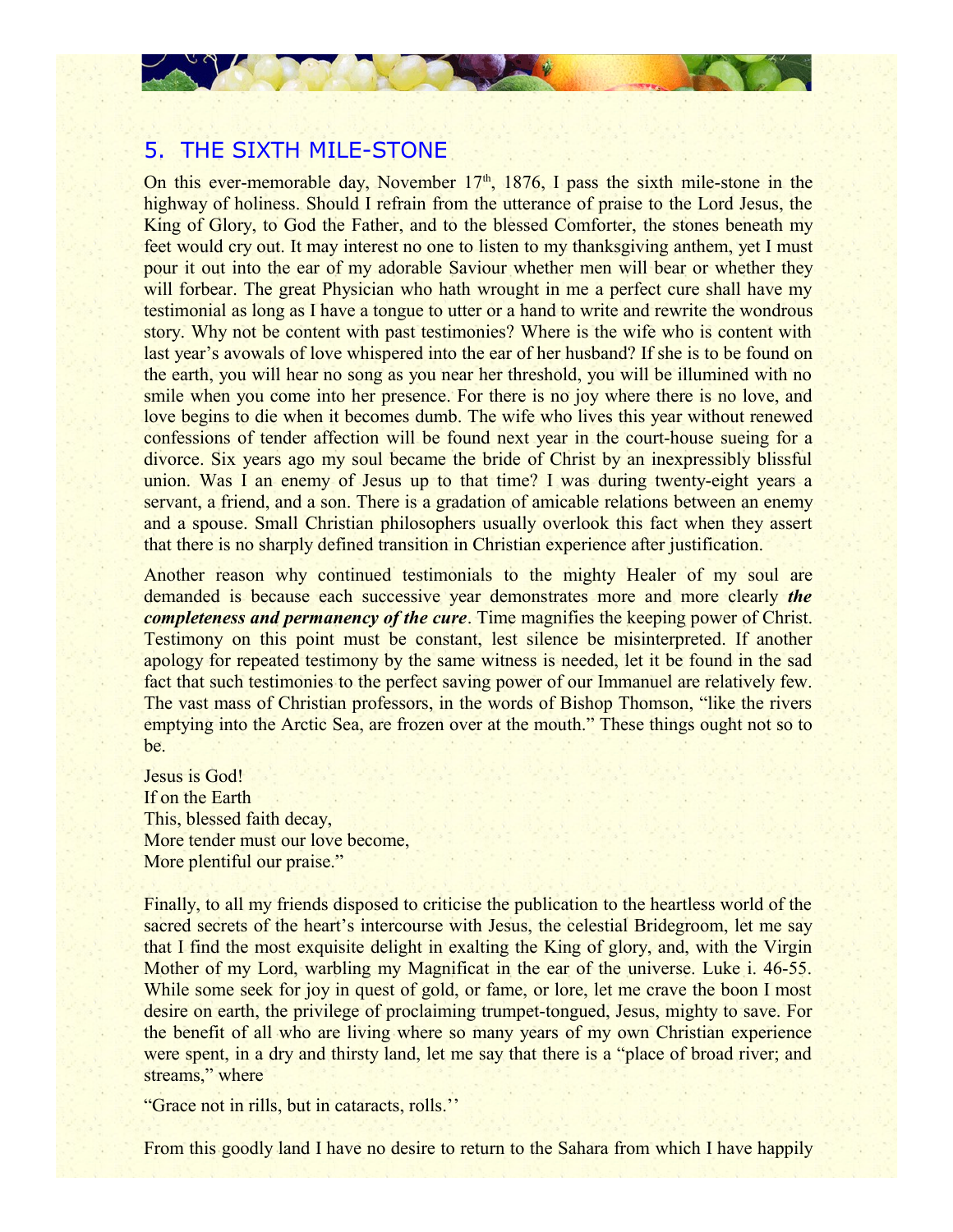escaped; yet I will send to "my comrades in the wilderness" frequent reports of my explorations of this new continent. Everything here is on a magnificent scale: --

There's a wideness in God's mercy, Like the wideness of the sea."

There is a constant sense of the immensity of God's love – an ocean poured down upon the earth in the unspeakable gift of Jesus Christ, and in the boundless provisions of grace, culminating in the gift of the abiding Comforter and Sanctifier. Blessed Jesus!

"There's not a craving in the mind Thou dost not meet and still; There's not a wish the heart can have Which Thou dost not fulfill."

This view of the riches of grace in Christ Jesus awakens the livliest commiseration for the thirsty multitudes of worldlings, and the scarcely less pitiable host of nominal Christians, vainly digging in the sand for a few drops of brackish water, while whole Lake Superiors of sweet, cool and lively waters are flashing in the sun all around as far as the eye can reach.

"Would that they knew what Jesus is, And what untold abyss, Lies in love's simple forwardness Of more than earthly bliss!"

Thus the soul has its joyful and its sorrowful side; the side turned toward Jesus is a hemisphere of light and warmth; the side which looks out toward the countless procession of the unsaved, tramping ceaselessly down to death, is a hemisphere of shade. "Sorrowful yet always rejoicing."

I wish to testify most emphatically that the love of Christ shed abroad in my heart by the abiding Comforter has wonderfully *refined and intensified all lawful pleasures*. Jesus drops unspeakable sweetness into every cup of earthly bliss. This unexpected heightening of innocent enjoyments was hidden from me for many years in the unappropriated promise that Christ would "do exceeding abundantly above all that we ask or think." For six years there has been not only a new heaven above, but a new earth beneath, strewn with flowers, and filled with springs bubbling with the purest joys.

*The Society here is very select.* Faith, Hope, Peace, Quietude, Resignation, Victory, and Assurance here make their constant homes, while Joy, Gladness, Rejoicing, and Exultation have their summer residence here, and the summer lasts nearly all the year. The Italian atmosphere of this region is too transparent for Doubt to live in. Guilt and Fear and Worry and Discontent have never migrated to this cheerful clime. Temptation makes an occasional incursion, but he acts as if he feels that he is an outlaw.

*There are old residents of this country* who are by no means favorites with me, and I cut their acquaintance as much as possible, such as Ignorance, Forgetfulness, Misjudgment, Error, Inadvertence, Failure, and a large family by the name of Infirmity. In fact, I have repeatedly cast my vote for their exclusion, but they insist that they have a right to remain, since no statute lies against them. They say that they are grossly wronged when confused with an odious foreigner called Sin, who slightly resembles them in external appearance, but is wholly different in moral character. I must confess that a close observation, extended through several years, demonstrates the justice of this plea. Hence I live in peace with these old citizens, but do not delight in their society.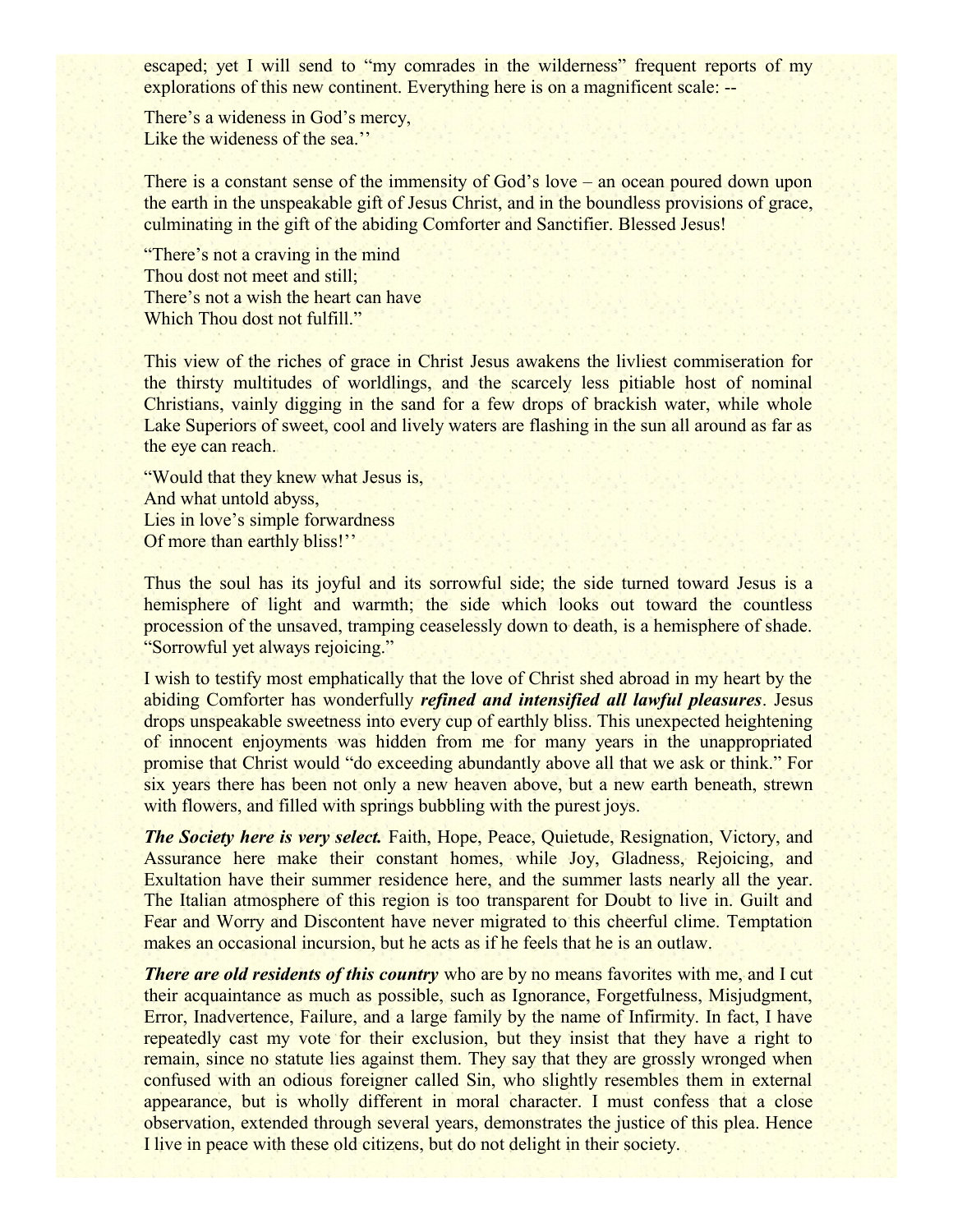But I hear someone inquire, "Have you perfect satisfaction? Is every craving of your soul filled?" Yes. No. My present capacity for the love of God is filled, but so precious is the treasure that I am coveting a vessel a thousand times larger. Hence with Charles Wesley I daily exclaim:--

"Insatiate to this spring I fly; I drink, and yet am ever dry; Ah! who against Thy charms is proof? Ah! who that loves can love enough?"

#### Hence *the paradoxical condition of satiety and hunger.*

This must ever be the experience of a being capable of progress. In this respect I count myself as well off in my heaven below as I shall be in my heaven above. Dr. Doddridge had a clear insight into this subject when he wrote thus to a friend "To allow yourself deliberately to sit down satisfied with any imperfect attainments in religion, and to look upon a more confirmed and improved state of it as what you do not desire – nay, as what you secretly resolve that you will not pursue – is one of the most fatal signs we can well imagine, that you are an entire stranger to the first principles of it." Almost daily Fletcher's prayer is on my lips, "Lord, enlarge the vessel.

"With gentle swiftness lead me on, Dear Christ, to see Thy face; And, meanwhile, in my narrow heart O, make Thyself more space!''

With what wonderful delight do I preach the unsearchable riches of Christ! The stairs that lead to my pulpit are more inviting to my feet than the ivory steps of earth's mightiest throne. I am in full sympathy with Payson's declaration, that he had rather a man would eat his dinner for him than preach his sermon for him.

Especially am I drawn toward the members of the Church of God, multitudes of whom need some one to travail in birth again for them, *until Christ be formed within them*. Nominal Christians are the greatest obstacle to the advance of the kingdom of heaven. I long to show unto them the beauty of Christ in such a light that they will be drawn into entire devotion to Him. Doubting souls awaken the deepest sympathy in me, having myself long suffered from this cause, until Jesus wrought a complete cure. To such I have a special mission.

"I know not what it is to doubt My heart is ever gay."

I have made the great discovery that all the foundations laid in the Bible are for faith. In that whole blessed volume there is not so much as one peg to hang a legitimate doubt upon. Legitimate, did I say? There is no such thing possible in the case of an honest man who owns a New Testament.

By an honest man I mean one who is willing to follow wherever the truth leads. Doubt has its root in an unwilling heart.

"But what is your experience," says one, "respecting the possibility of living year after year without condemnation for sin?" To glorify Jesus, I must say that my soul a witness is, that the petition in the Te Deum Laudamus, "Vouchsafe, O Lord, to keep us this day without sin," is a prayer for a blessing attainable for three hundred and sixty-five days in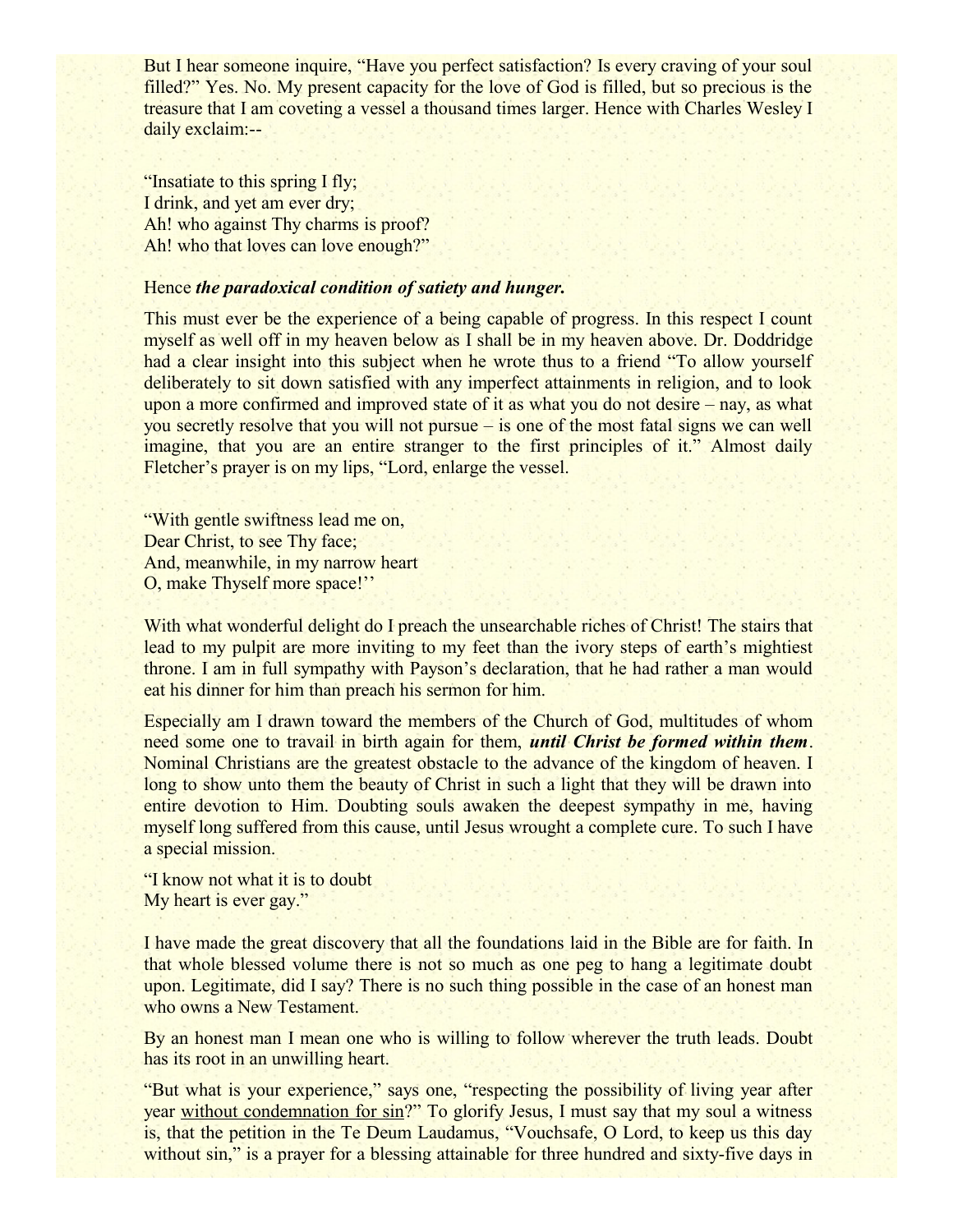the year, and in leap year three hundred and sixty-six. Why should it be deemed impossible for God to keep the fully trusting soul?

Is it strange that a soul all aglow with love to the Lawgiver should feel no inclination to violate the law? Perfect love is an infallible cure of sinning. Hence it is a synonym for entire sanctification.

"But do you not have many evil thoughts come into your head?" A thousand thoughts of evil come in and go out again. *"In all this Job sinned not."* The mental conception of an evil act is not sinful.

Sin is conceived in the voluntary nature. Rev. Joseph Cook, in one of his recent Monday lectures in Tremont Temple, asserted that sin is known by intuition, that all intuitive ideas are self-evident, necessary, and universal, and that the voluntary element in sin, as an act, has these three characteristics. To this statement we must heartily subscribe. The will, the capital power of the soul, may be so energized and sanctified as to stand as a flint against sin. In this sublime attitude stood that strongest human will, the will of the Man of Nazareth. Thus victorious may all His followers stand, "kept by the power of God through faith." "Be of good cheer; I have overcome the world."

### 6. SEVEN SABBATIC YEARS

Nov. 17, 1870. -- Nov. 17. 1877.

"On this glad day the glorious Sun

Of righteousness arose; On my benighted soul He shone, And filled it with repose.

"Sudden expired the legal strife; 'Twas then I ceased to grieve; My SECOND, real, living life I then began to live."

The chief characteristic of the seven past years of my Christian life is **soul-rest**, running through every day and hour, like a golden thread. "For we which have believed do enter into rest." Since there are many misconceptions respecting this rest, I wish to testify to my own experience in this regard:

1. It is *not a cessation from Christian activities*, and a sitting down with folded arms, enjoying the dreamy ecstasy of a mystical devotion. Instead of this, I find in this soul-rest an amazing stimulus to unremitting effort to glorify Christ in the salvation of all for whom He died, and especially in the perfect restoration of those believers who are only partially healed of the malady of sin.

"Rest is not quitting the busy career; Rest is the fitting of self to its sphere.

'Tis loving and serving the highest and best; 'Tis onward unswerving, and that is true rest.''

2. I do not find it an exemption from *spiritual conflict and temptation*. Christ's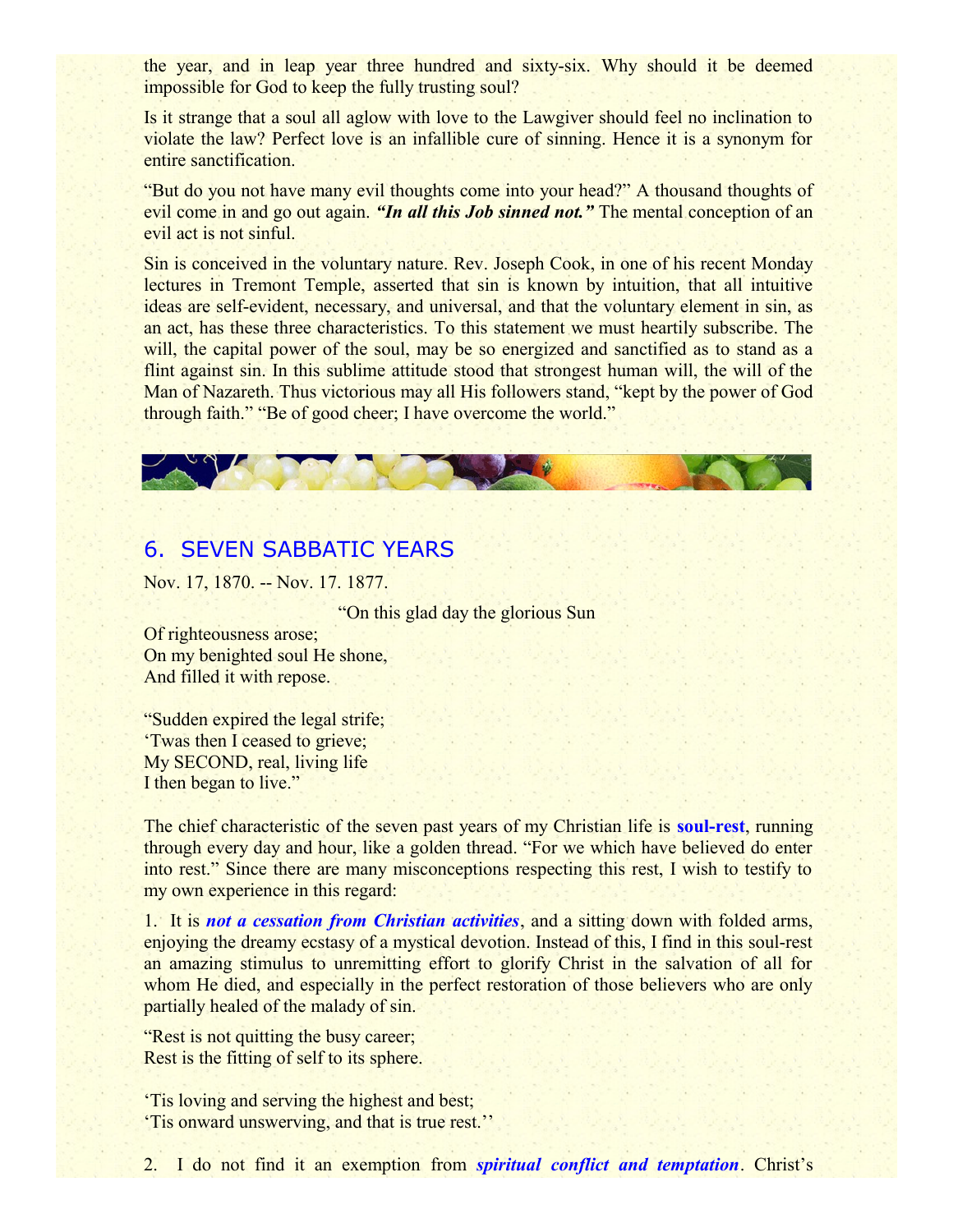threefold Waterloo battle and victory occurred only a few days after the descent of the Holy Spirit at His baptism.

Intense spiritual illumination is one of the conditions under which a great spiritual fieldfight is possible. Pickets may skirmish a little in the dark, but armies shake the earth with their thunders only in the daylight. Many Christians do not enjoy religion enough to be the subjects of a downright spiritual struggle. But after sunrise Satan unlimbers his biggest guns. Thank God, he may be so thoroughly beaten before breakfast, in the first onset, that his assaults will be feeble all the rest of the day, not daring to take the field in person, but sending some ugly "messenger to buffet" the soul.

3. Nor is this rest a release from *the burden of souls unsaved and unsanctified*. In fact, in my years of spiritual unrest, my own soul was my greatest burden, leaving me little time or strength to devote to others. But now that I have

"A heart at leisure from itself To soothe and sympathize,"

I find myself drawn away from the unprofitable and unhappy self-introspection and medication of my own ailments to the unalloyed bliss of ministering the healing balm to the wounded and dying souls about me. I have been brought into deep sympathy with Paul in his willingness to be accursed from Christ; that is, to make an additional atonement for his kinsman according to the flesh. I have shared his continual sorrow of heart from this cause.

4. Nor do I find this perfect rest of a soul in full trust in Christ, an *easy-going, lazy optimism*, which occupies the rocking chair, indifferent to all coming events, and believes that everything, even gigantic social and political evils, are all working out the highest good. I find myself, by tongue and pen and vote, antagonizing every movement of Satan in society, in politics, and in literature. I have forbodings when selfish and wicked men are lifted into power; and I can claim the promise that "all things work together for good" only after a vigorous resistance to sin in every form. I write this just after casting my ballot for a prohibitory Governor of Massachusetts, in the endeavour to build a dyke against the sea of drunkenness which is fast engulfing this historic commonwealth. My candidate was not elected, but personally, though not for the State, I can claim the promise that all things are working out many a great day's work for me. "Things to come are yours."

5. This rest does *not exclude the strong feeling* of disapprobation where a manifest wrong is done to another or to myself. It is not the office of the Holy Spirit to dull the moral perception, and deaden the moral feeling which naturally accompanies such a perception. The unfallen angels and the holy God must be endowed with such a sense of justice, that they instinctively condemn every violation of the moral law.

An old English divine taught good moral philosophy when he said, that a soul that could not feel *a righteous indignation* in the presence of glaring injustice, was as defective as a man who had a withered muscle. This feeling of moral disapproval must not be confused with a desire to inflict suffering on the offender. We may keenly feel a wrong, while we calmly leave its punishment to the Judge of the quick and the dead, praying for the timely repentance and salvation of the wrong-doer.

After this negative view we turn the leaf, and read the positive side.

1. It is a *deliverance from unsatisfied cravings.*

"Man has a soul of vast desires,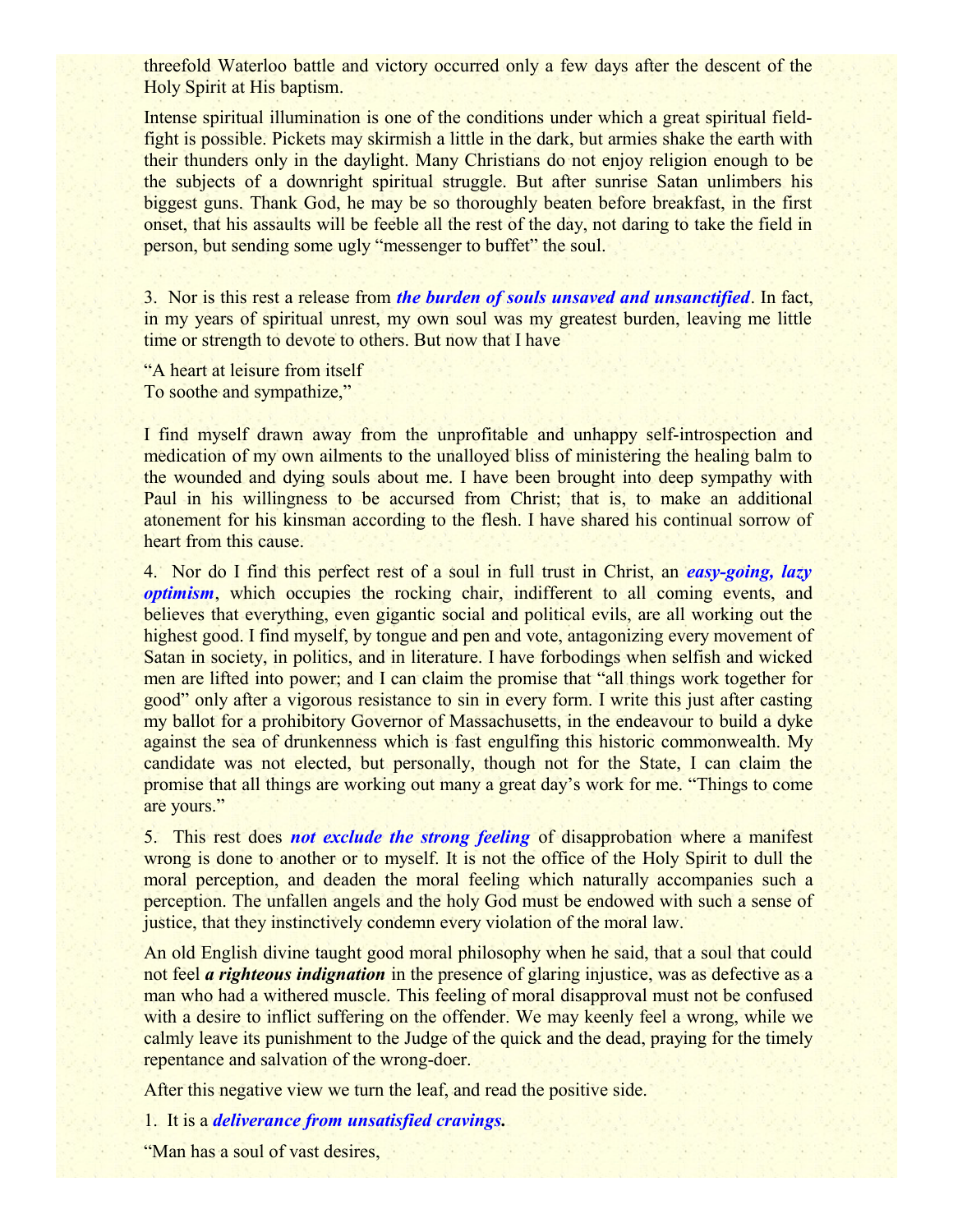Which burns within with quenchless fires."

In this unappeasable longing for something yet unattained I trace the features of God in the human soul. If man is in the image of his Creator, there must be a capacity in his nature which only the Infinite can fill. When filled with all the fullness of God, the soul for the first time experiences rest from unsatisfied desire. But only so long as we continue to drink from this overflowing fountain shall we be satisfied. "He that believeth (perpetually – see the Greek) on me shall (by no means – strengthened negative) never thirst." It is the instinctive feeling that soul-thirst will follow, if we cease drinking.

2. **Release from** that irksomeness of Christian service which characterizes a **subtle legalism**. The yoke of Christ chafes when sin still lurks in the soul. When we do not in all respects freely will what God wills, we are carrying a burden up-hill. But when full trust in Christ brings us into perfect harmony with God, both the burden and the hill suddenly vanish, and we begin to sing: --

"I worship Thee, sweet will of God, And all Thy ways adore;

And every day I live, I seem To love Thee more and more."

Was not Jesus addressing justified souls still wrestling with inbred sin when He promised rest to those who labour and are heavy laden? Unawakened sinners feel at ease under the yoke of sin – *the ease of spiritual stupor.* Only the initially saved feel the pressure of the yoke and their own inability to throw it off. Christ completes their deliverance from a sense of servility when they come to Him, as the Giver of rest, as well as the Forgiver of sins.

Says Olshausen: "The discord in man is not immediately removed after his entering into the element of the good. For this reason the Redeemer speaks also of a yoke and a burden which He Himself imposes, which is only felt by man so far as he is still encumbered by sin; his nobler nature feels Christ's Spirit and life to be a homogeneous element." Hence the entire removal of sin is easement from Christ's burden. We are then no longer yoked, but *free oxen in infinite clover.* This is the idea of this celebrated annotator, only he would put the broken yoke of inbred sin and the clover beyond the river. "There is rest beyond the river." May a new order of anointed poets arise, who will bring back to mortals on this side the river the good things which by a sad mistake have been transported to the other shore! May the revisers of the Bible correctly put a comma instead of a period between the ninth and the tenth verses of the second chapter of the first epistle to the Corinthians -- "Eye hath not seen nor ear heard, neither hath it entered into the heart of man, the things which God hath prepared for them that love Him, But God hath revealed them unto us by His Spirit," so that the English reader may no longer be led astray from the true meaning of the Spirit, the description of the believer's heaven on earth, when Christ is spiritually manifested to the soul in all the fullness of His love by the abiding Comforter and Sanctifier. (See John 14:21, and 16:14).

3. *Rest from that original tendency to sin* inherent in fallen humanity. This is our testimony, not our mere theory. We no longer read with incredulous wonder, the definition of the full assurance of faith written by the German, Arvid Gradin, at the request of John Wesley: "Repose in the blood of Christ; a firm confidence toward God, and persuasion of His favour; the highest tranquility, serenity, and peace of mind, with a deliverance from ever fleshly desire, and a cessation of all, even inward sins.

4. *Salvation from doubt*, the disturber of the soul's peace. This is an element of the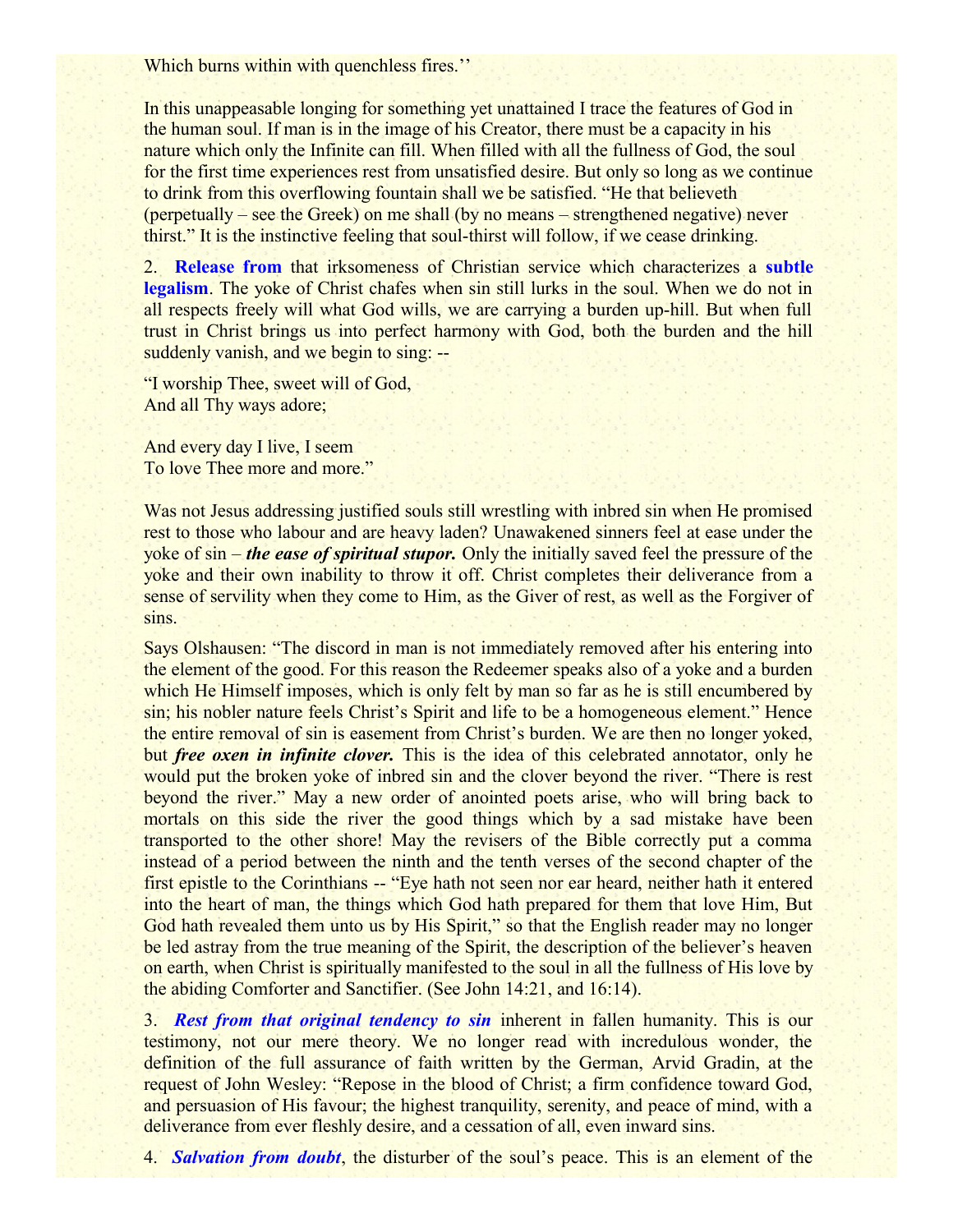uninterrupted Sabbath of love made perfect, and it differs from the ordinary witness of the Spirit in two particulars – it is abiding and not intermittent; and it attests purity as well as pardon.

5. *Rest from worry and fear* of future ill. Why should I go about like fabled Atlas, carrying the world on my shoulders, since I have found the real Atlas, the divine Burdenbearer, Jesus Christ? "Casting all your care on Him." Alford's comment is precious, because by his critical scholarship he brings out an idea not expressed in the English version: "Casting (once for all, by an act which includes the life) all your anxiety, the whole of it, not every anxiety as it arises; for <u>none will arise</u> if this transference has been effectually made." This is what I term rest from worry, rest attained, by a single act of trust, and retained, not by spasms of faith, but by a habit of reliance on the Son of God, the King of Glory.

"Now rest, my long-divided heart; Fixed on this blissful centre, rest."

The reader will fall into a great error if he infers that I have had no tribulations and bitter cups during these Sabbatic years. Jesus was a man of sorrows and acquainted with grief, arising from the sins of men, yet he ever carried in his bosom a repose too deep for the human plummet to sound – the peace of God which passeth all understanding. The disciple is as his Lord. St. Paul was cast down, but not cast away; sorrowful, yet always rejoicing. Thus the hemisphere of my soul which has been turned toward Christ, has been filled with perpetual sunlight, while that turned toward sinners has been in the shade. Thanks be unto God, the joy of heaven will not be hemispherical, but spherical and fullorbed. 'There the wicked cease from troubling, and the weary are AT REST."

Meanwhile, this happy pilgrim pillows his head upon his knapsack in the lengthening shadow of his seventh milestone, and, with his face toward the New Jerusalem, snatches a moment's repose.

"Here in the body pent, absent from Him I roam; Yet nightly pitch my moving tent a day's march nearer home."



### 7. TEN YEARS IN CANAAN

Nov. 17, 1870. -- Nov. 17, 1880.

A decade in the land which floweth with milk and honey is completed this day. Greater indeed than my spiritual birthday is this anniversary of my emancipation from the triple despotism of doubt, and fear, and sin, when, in the words of Frances Ridley Havergal, "My whole life was lifted into the sunshine, of which all I had previously experienced was but as pale and passing April gleams, compared with the fullness of summer glory." My adorable Saviour and King, this morning, gives my long unused pen the power to put on record, the testimony that this glory has not been done away.

It is not the transient glory of Moses' countenance, but rather the perpetually-abiding, and hence, rather glorious ministration of the Spirit. *My summer does last all the year.* My joy in Christ has waxed, not waned, during these ten blissful years. As if to prove that this is not mere animal feeling, the result of favorable bodily conditions and an agreeable environment, God has been pleased to put forth His hand and touch my body, taking away my strength, while He has given to me no exemption from what men call troubles,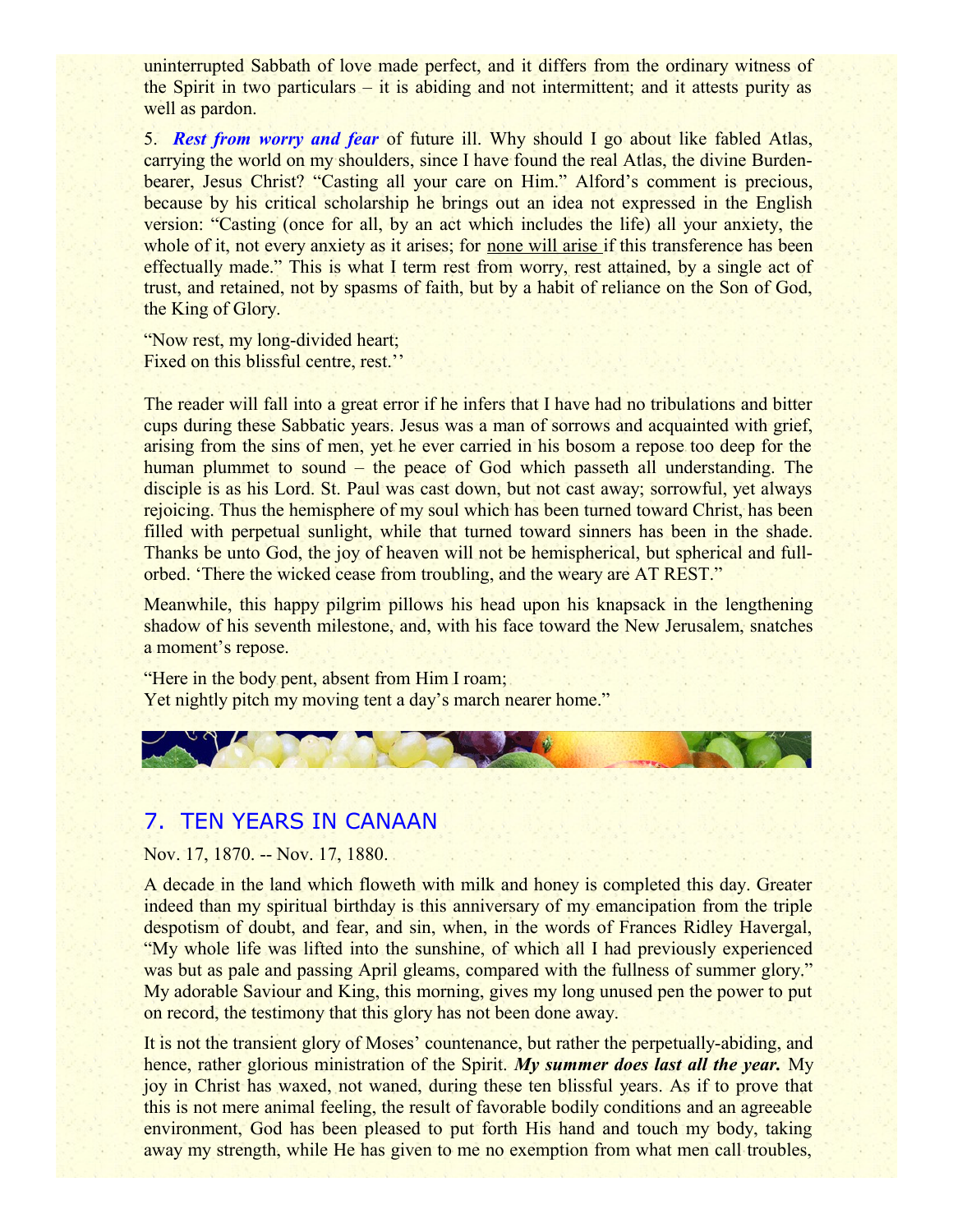crosses and disappointments; yet none of these things move me. The storms which rudely sweep the earth's surface produce not even a ripple on the face of the water in the deep well, "And your joy no man taketh from you;" nor do life's changes and reverses. While abroad in foreign lands in quest of health, a week amid the thick fogs of the Atlantic and the thicker fogs and social desolation of a stranger in the streets of London, there was constant sunshine in my soul. Amid the glaciers of the high Alps, how my heart did glow like a furnace, with love divine.

"No changes of season or place Could make any change in my mind."

How emphatically does my experience confirm Tholuck's comment on John 4. 14: "But the water that I shall give him shall be in him a well of water springing up into everlasting life." "The figure means this water will once for all be received into the inner nature, will be immanent in man and will attend him through every stage of his being, even to eternity. The water of life which Christ gives will be a self-dependent spring within the heart. To take another image: the spark which goes forth from the fire of the Redeemer becomes in every human breast a self-existent flame." I find it more and more in my power to do what Gavazzi, the Italian, once said in my pulpit that he was enabled to do amid the multitude: "to create a little solitude around me, and hold delightful communion with my Heavenly Father." I do not find in this enthronement of Christ within, through the abiding Comforter, any tendency to that perilous mysticism which rejects outward worship, and finds the sacraments no longer a means of grace. Yea, rather, I find that *external worship and the Lord's table* are the needed means for manifesting this hidden life; for all life has its appropriate modes of expression. The constant confession of Christ, mighty to save, is my vital breath. Without this my soul would fall into spiritual asphyxia. My tongue and pen are my spiritual lungs. If God should let me survive the paralysis of both of these, I will spell out to the world the unutterable love of Christ with the deaf alphabet. When I cannot do this, He will give me an immortal tongue, and He will never hear the last of my praises for His unspeakable gift.

I cannot close without a word of caution. The experience of love made perfect is an impulse to incessant work; not as some vainly say, an inclination to the lounge and the rocking chair. *My error should be a beacon to others.* I felt that I could not rest, but must be constantly proclaiming with voice and type this full salvation. After eight years of vacationless speaking, public Bible readings, and writing sermons, tracts, commentaries and books, some of which are published and others in manuscript, I found I was driving at such a speed that my axles were ablaze, and my chariot in danger of being consumed before I had reached the goal. It is good to be zealous, but not wise to let the zeal of the Lord's house eat us up, yet this is better than rest. But there is a medium between these extremes. It is the business of *sanctified common sense to find this middle way* and walk therein.

The church militant might have had Alfred Cookman's plume waving at the head of the column a score of years longer, if he had found this path. There is a limit to our physical powers. It is desirable to work nearly up to this limit; it is perilous to over-step it. Entire sanctification to God will not neutralize the sad sequences of violated physical law. Nature will inflict her penalty, though the soul may be walking arm in arm with nature's Author, -- the Son of God. There is guilt only in the infraction of moral law; there is suffering and loss in every violation of natural law however holy the aim. We acknowledge a feeling of admiration for the heroic advice of Bishop Thomson to the missionaries in India, "Go ahead and accomplish all you can for Christ, and die, and go to heaven the first good chance you get." More wise was Cromwell's advice to his army,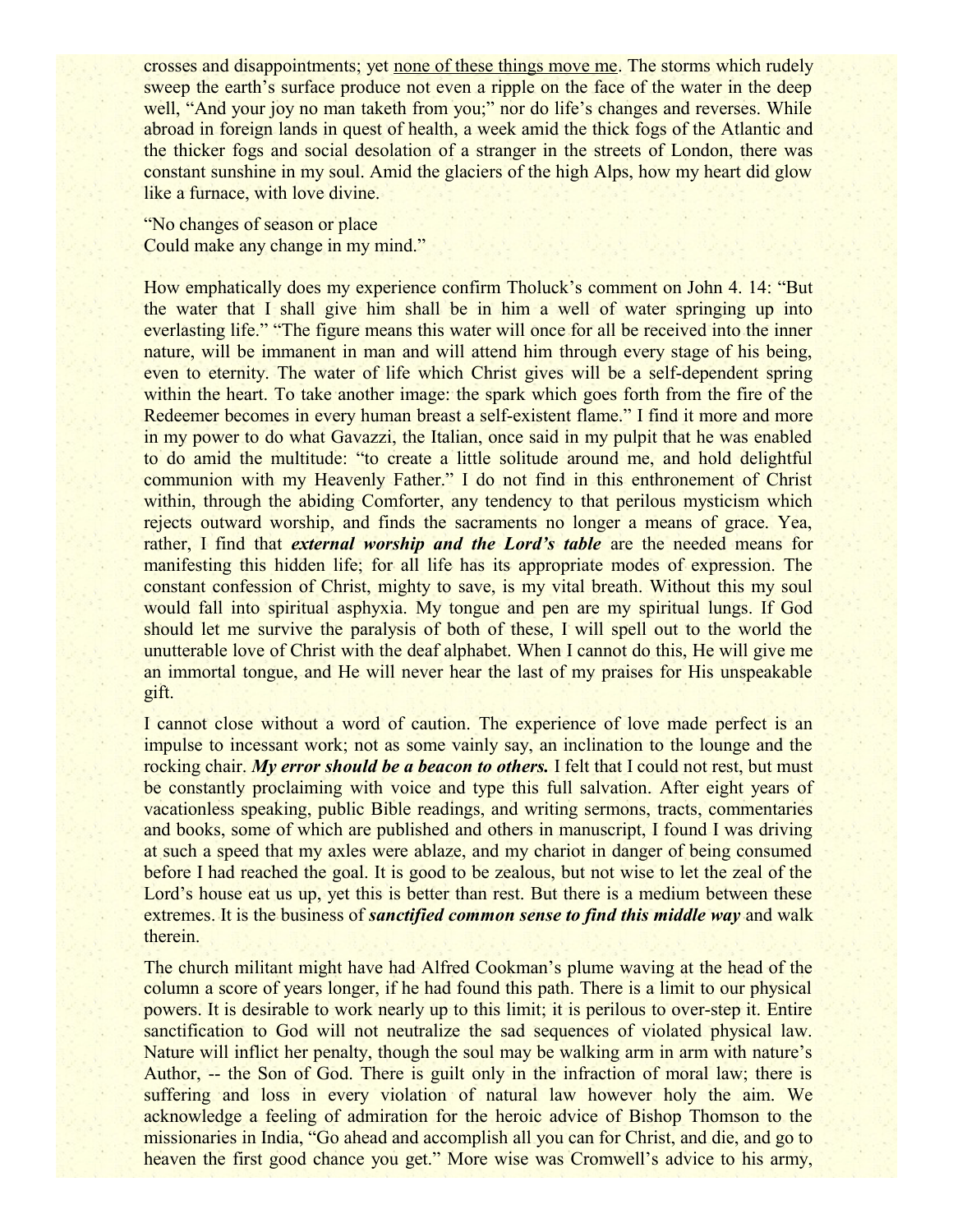"Trust in God and keep your powder dry." The Christian warrior should fight valiantly, and yet retain his power as long as possible. Let no man be eager in fighting to grasp a martyr's crown, but if God selects you for a martyr, flinch not at the flames.



### 8. TWELVE YEARS FROM GLORY TO GLORY

While that eloquent preacher and voluminous writer, Thomas Aquinas, "the Angelical Doctor," was composing his "Summa Theologiae," he left off to celebrate the Lord's Supper, in which he was over-whelmed with the revelation of Christ's love, and filled with the rapture of the Holy Spirit.

After this he could be persuaded neither to resume his pen nor to dictate anything for the completion of the work in hand, which was then almost completed. His attendant urged him to finish the volume.

He replied, "I cannot, for everything I have written seems to me worthless compared with what I have seen, and what has been revealed to me. As chisel in hand I approach my Twelfth Mile-stone in the way of holiness, to inscribe my "Gloria Patri," I find myself in deep sympathy with this great Christian philosopher. In my former writings I have exhausted all the English superlatives in portraying the loveliness of Jesus in His spiritual manifestation to my heart. Hence I hesitate to speak in weaker phrase of *a still more excellent glory.* But I attempt the task not with the hope of success, but lest my silence may be construed as the effect of a fading away of the brightness of the Shekinah within. Waning is not characteristic of the dispensation of the Comforter, though it was true of the glory on the face of Moses. The Revision brings out the fact that the veil was put on, that the people might not see the glory fade away from his face, typical of the transitoriness of his dispensation, and hold him in less respect in consequence. But we do not need any veil, for the glory on our faces is undying. Says Paul: "But we all, with unveiled face, reflecting as a mirror the glory of the Lord, are transformed into the same image from glory to glory, even as from the Lord, the Spirit." Thanks to the great Apostle and to the Spirit of inspiration for that word ALL. It answers those who write to me saying that my experience is exceptional and extraordinary. "We all" means all who insist on receiving, at any cost, their full heritage in Christ.

Then, again, Paul's portraiture of experience common to all in the Pentecostal era, is not that the resplendence is waning, or stationary, but increasing "from glory to glory," year by year, and day by day, evermore.

"Like a river glorious Is God's perfect peace, Over all victorious In its bright increase, Perfect – yet it floweth Fuller every day; Perfect – yet it groweth Deeper all the way."

The aim of the Gospel is to make men perfectly holy in this life. The element in which this purity exists is love. Perfect love is always accompanied by fullness of joy; or, in Peter's words, "joy unspeakable and full of glory." This is certainly a general promise to all believers, without one exception, down to the end of time. "Ask and ye shall receive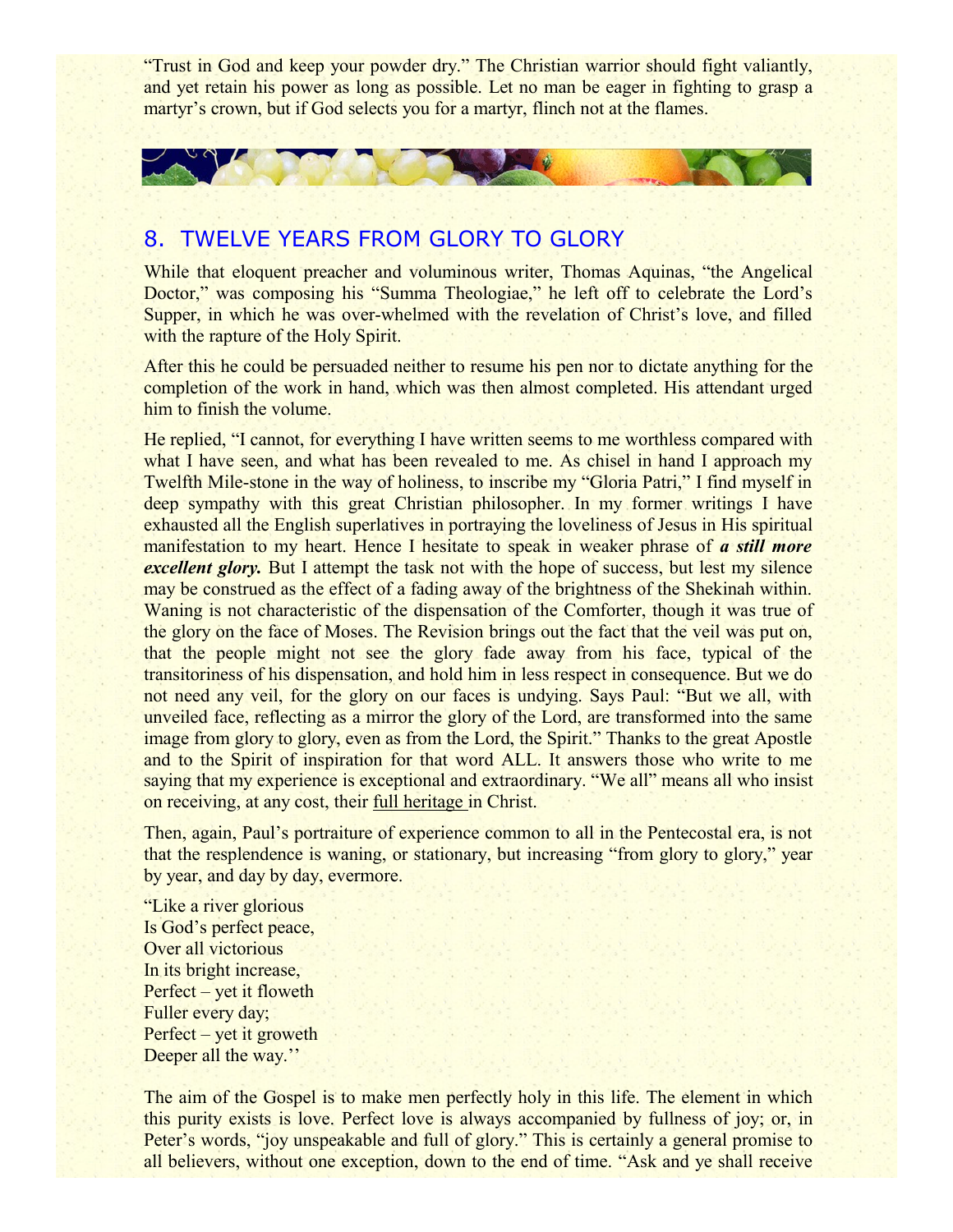that your joy may be full." The repetition of this promise in varied forms strengthens our belief that it is God's desire to fill to the brim every soul of the fourteen hundred millions on the earth, and keep them all full for ever. "These things have I spoken unto you that My joy might remain in you, and that your joy might be full."

Twice does John take up his pen to write his epistles – one of them a general epistles – with this sole purpose, that your joy may be full." Paul goes a step further and insists that joy is a duty. He uses the imperative mood: "Rejoice in the Lord always, and again I say, Rejoice." But he only reiterates the command of his Master, "Rejoice and be exceeding glad" (Greek, "jump up and down much"). In fact, the dispensation of the Paraclete is a joyful dispensation. The reason why all Christians are not overflowing with joy, is because they have not mounted up into the third story of God's kingdom: for *that kingdom is a three-storied palace*, "Righteousness, Peace, and Joy in the Holy Ghost," the Rock of Ages being the foundation. In the basement dwell those chronic penitents who fear God and work righteousness in the spirit of servility and not of sonship. In this cellar-experience, in much unrest and longing for a better state, during his early years, John Wesley wrought sorrowfully "as a servant," till that good Moravian minister, Peter Bohler, was sent by God to tell him that it was his privilege to climb the stairway of justifying faith leading into the apartment of Peace, where the Spirit of Adoption makes His occasional visits to the sons of Peace. A sunny and cheerful place is this in contrast with the gloomy room beneath, where hirelings toil. But this joyful place, resounding with the gleeful voices of childhood, is only a nursery where infantile weakness lies in the cradle with its milk-bottle, and childish way-wardness is chastised into wisdom and manliness.

Some of these children, yielding to the Spirit's guidance, ascend into the third story, the sky-lit parlour, into the gracious presence of the Lord of the mansion, even the Father in His Incarnate Son, manifested through the Comforter. "And We will come unto him, and make our abode with him."

A blessed upper chamber this! Here I have dwelt as in a permanent home twelve beatific years, so satisfied with "strong meat and so enraptured with the abiding Comforter, that I have not left it for a moment. I purpose to remain here till the celestial chariot shall be sent down to convey me up to the presence of the glorified God-Man, to enjoy the inheritance of the saints in light, a row of glorified brothers with Jesus at the head."

To some of my readers these words may seem not as a sober description of the real life of a soul still prisoned in the body, but rather as the flight of a poetic imagination. Well, call it poetry, -- you do not destroy its reality. Do you not know that God is composing a grand poem in human history, and that the Saints are verses? "Ye are His poem." See the Greek of Eph. 2:10. My supreme ambition is to be a perfectly rhythmic and mellifluous line in the glorious epic of redemption. Many years I was a discord, full of redundant syllables and erroneous quantities. How quickly the great poet brought me into harmony and rhythm when I fully submitted myself to Him! May the angels and archangels, the seraphim and cherubim, find no blemish in my verse when with wonder they read the finished poem!

A Christian friend writes to me asking me *whether I am not a Mystic*. I reply, Yes. All men are religious Mystics who know God through spiritual intuition, a gift of the Holy Ghost far transcending the Reason and the Understanding. I have a warm side for the Christian Mystics, so utterly misunderstood by that blind generation in which they lived. They dwelt on the mountain-tops in a dark age, and never lost sight of the vision of a glorified Christ. Such a Mystic I would be as Rudolf E. Etier professed to be, when a company at an inn hinted that this reproachful epithet belonged to him, by asking his definition of the term. He replied: "The Mystics were preachers who lived as they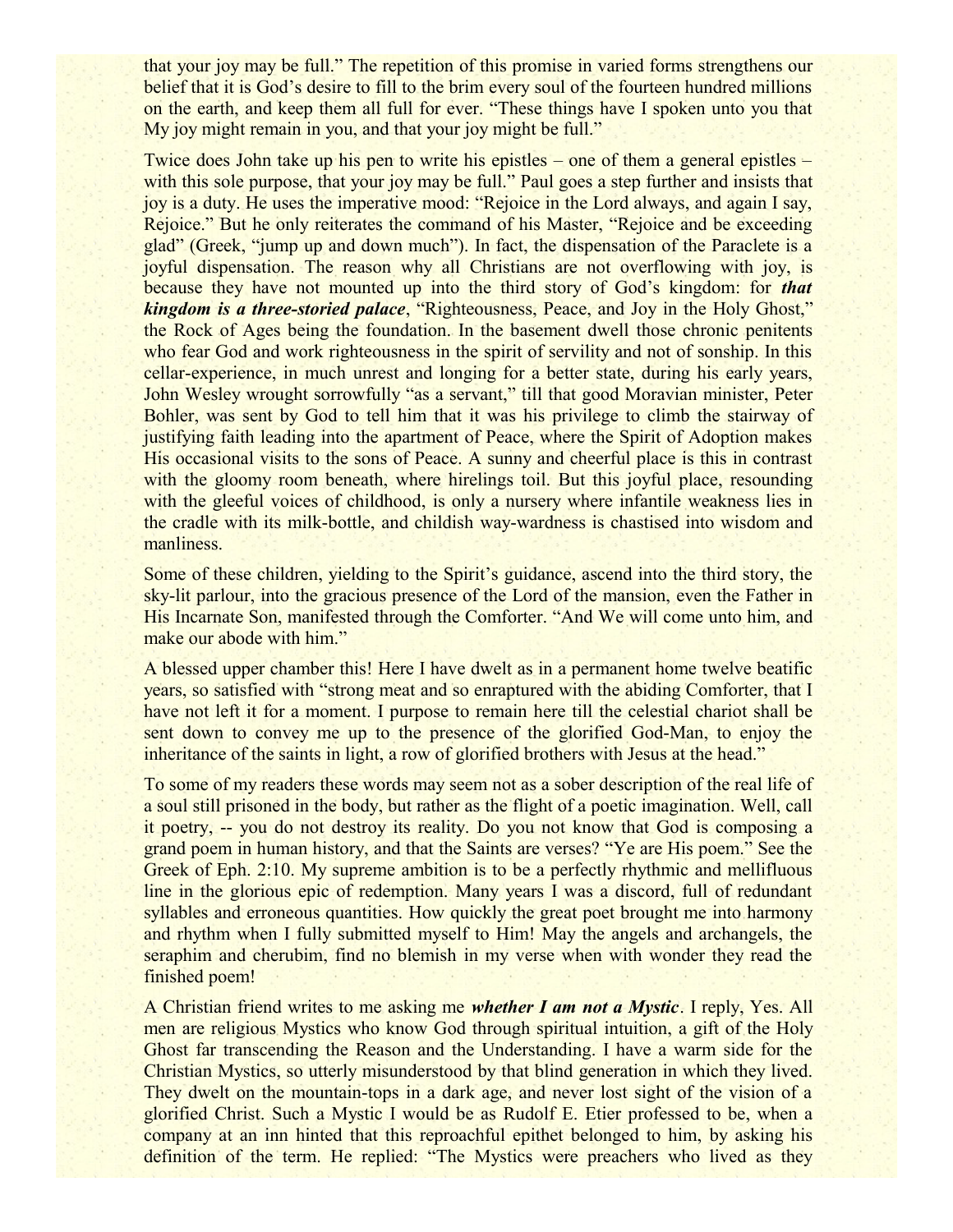preached." Perfect love has worn many an opprobrious name without receiving any detriment. This Rose of Sharon blooming in my heart is just as sweet under any other name. My feeling towards the Mystics is much like that of Wesley towards the Montanists. He is their only modern defender, because his mind was sufficiently large and catholic to look beneath certain exaggerated excesses and to discover that these vilified people were really filled with the Holy Ghost, and that amid a formal and worldly church they preserved a spiritual type of Christianity.

It seems to me that I never knew what it is to grow in grace till I plunged into the shoreless and fathomless sea of Love divine in 1870. Since that date each new height gained has shown above me Alps on Alps arising, betokening an endless career of progress in the ceaseless cycles of eternity.

The fullness of His blessing encourageth my way; The fullness of His promises crowns every brightening day; The fullness of His glory is beaming from above. While more and more I realize the fullness of His love."



### 9. SEVENTEEN YEARS IN CANAAN

(Written By Request For "Forty Witnesses")

I was born into this world in Windham, N. Y., October  $5<sup>th</sup>$ , 1824; into the kingdom of God in Wilbraham, Mass., in the spring of 1842. I could never write the day of my spiritual birth, so gradually did the light dawn upon me and so lightly was the seal of my justification impressed upon my consciousness. This was a source of great trial and seasons of doubt in the first years of my Christian life. I coveted a conversion of the Pauline type. My call to the ministry was more marked and undoubted than my justification. Through a mother's prayers and consecration of her unborn child to the ministry of the word I may say, "To this end was I born, and for this cause came I into the world, that I should bear witness to the truth." My early religious experience was variable, and for the most part consisted in

"Sorrows and sins, and doubts and fears A howling wilderness."

The personality of the Holy Spirit was rather an article of faith than a joyful realization. He had breathed into me life, but not the more abundant life. In a sense I was free, but not "free indeed;" free from the guilt and dominion of sin, but not from strong inward tendencies thereto, which were a part of my nature. In my early ministry, being hereditarily a Methodist in doctrine, I believed in the possibility of entire sanctification in this life, instantaneously wrought. How could I doubt it in the light of my mother's exemplification of its reality? I sought quite earnestly, at times, but failed to find anything more than transient uplifts from the dead level. One of these, in 1852, was so marked that it delivered me from doubt on the question of regeneration. These uplifts all came while earnestly struggling after entire sanctification as a distinct blessing. But when I embraced the theory that this work is gradual, and not instantaneous, these blessed uplifts ceased. For, seeing no definite line to be crossed, my faith ceased to put forth its strongest energies. In this condition, a period of fifteen years, I became exceedingly dissatisfied and hungry. God had something better for me. He saw that so great was my mental bewilderment, through the conflict of opinion in my own denomination relative to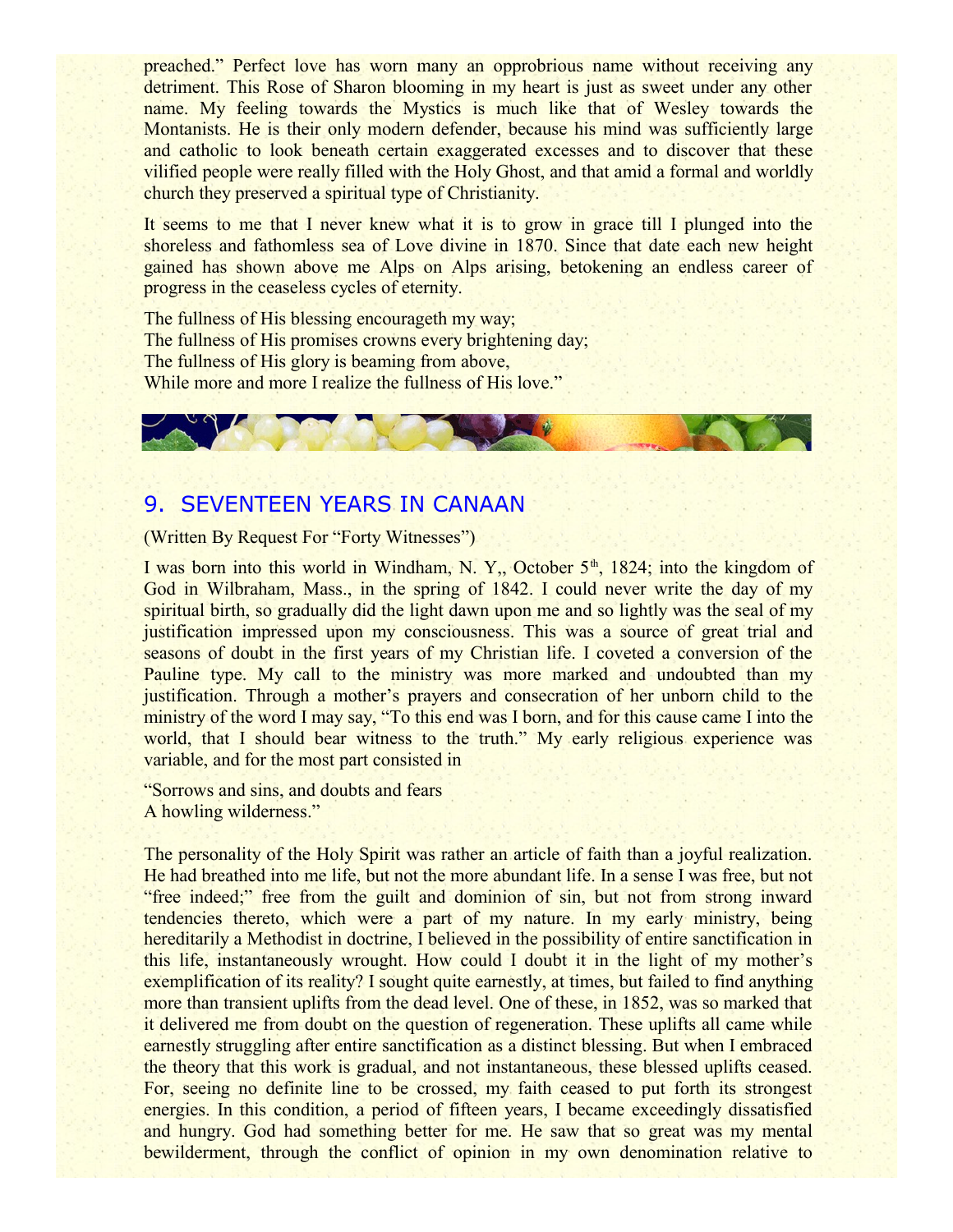Christian perfection, that I would flounder on, "in endless mazes lost," and never enter "The land of corn and wine and oil," unless He, in mercy, should lead me by another road than that which has the finger-board set up by John Wesley. I was led by the study of the promised Paraclete to see that He signified far more than I had realized in the new birth, and that a personal Pentecost was awaiting me. I sought in downright earnestness. Then the Spirit uncovered to my gaze the evil still lurking in my nature; the mixed motives with which I had preached, often preferring the honour which comes from men to that which comes from God.

I submitted to every test presented by the Holy Spirit and publicly confessed what He had revealed, and determined to walk alone with God rather than with the multitude in the world or in the Church. I immediately *began to feel a strange freedom, daily increasing,* the cause of which I did not distinctly apprehend. I was then led to seek the conscious and joyful presence of the Comforter in my heart. Having settled the question that this was not merely an apostolic blessing, but for all ages -- "He shall abide with you for ever" -- I took the promise, "Verily, verily, I say unto you, whatsoever ye shall ask the Father in My name, He will give it you." The "verily" had to me all the strength of an oath. Out of the "whatsoever" I took all temporal blessings, not because I did not believe them to be included, but because I was not then seeking them. I then wrote my own name in the promise, not to exclude others, but to be sure that I included myself. Then, writing underneath these words, "Today is the day of salvation." I found that my faith had three points to master – the Comforter, for me, now. Upon the promise I ventured with an act of appropriating faith, claiming the Comforter as my right in the name of Jesus. For several hours I clung by naked faith, praying and repeating Charles Wesley's hymn

"Jesus, Thine, all-victorious love Shed in my heart abroad."

I then ran over in my mind the great facts in Christ's life, especially dwelling upon Gethsemane and Calvary, his ascension, priesthood, and all-atoning sacrifice. Suddenly I became conscious of a mysterious power exerting itself upon my sensibilities. My physical sensations, though not of a nervous temperament, in good health, alone, and calm, were indescribable, as if an electric current were passing through my body with painless shocks, melting my whole being into a fiery stream of love. The Son of God stood before my spiritual eye in all His loveliness. This was November  $17<sup>th</sup>$ , 1870, the day most memorable to me. I now for the first time realized "the unsearchable riches of Christ." Reputation, friends, family, property, everything disappeared, eclipsed by the brightness of His manifestation. *He seemed to say "I have come to stay."* Yet there was no uttered word, no phantasm or image. It was not a trance or vision. The affections were the sphere of this wonderful phenomenon, best described as "the love of God shed abroad in the heart by the Holy Ghost." It seemed as if the attraction of Jesus, the loadstone of my soul, was so strong that it would draw the spirit out of the body upward into heaven. How vivid and real was all this to me! I was more certain that God loved me than I was of the existence of the solid earth and of the shining sun. I intuitively apprehended Christ. This certainty has lost none of its strength and sweetness after the lapse of more than seventeen years. Yea, it has become more real and blissful. Nor is this unphilosophical, for, as Dr. McCosh teaches, the intuitions are capable of growth.

*I did not at first realize* that this was entire sanctification. The positive part of my experience had eclipsed the negative, the elimination of the sin-principle by the cleansing power of the Paraclete.

But it was verily so. Yet it has always seemed to me that this was the inferior part of the great blessing of the incoming and abiding of the whole Trinity. John 14:23: "Jesus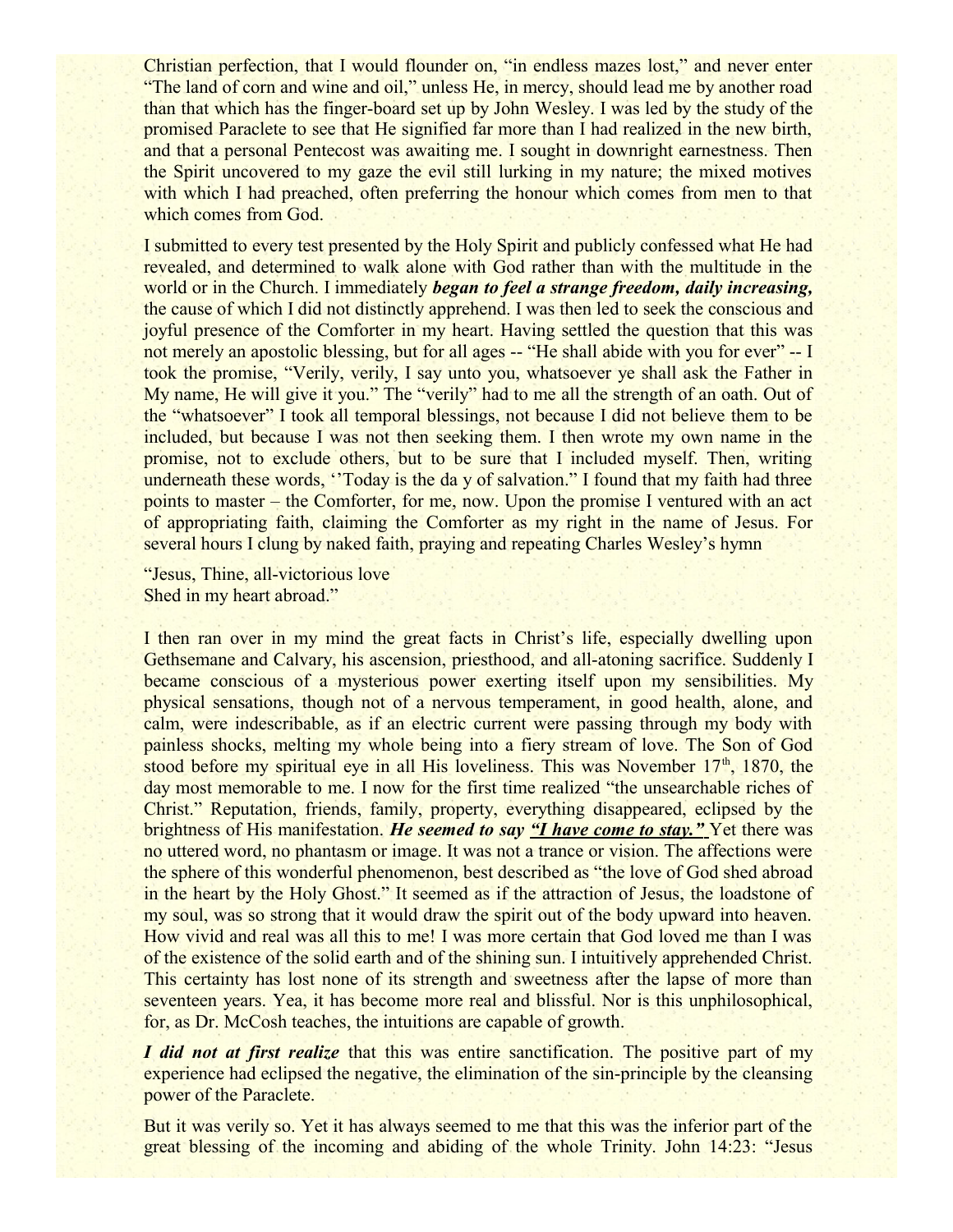answered and said unto him, If a man love Me he will keep My word: and My Father will love him, and We will come unto him, and make our abode with him."

During seventeen years of life's varied experiences, on seas sometimes very tempestuous, in sickness and in health, at home and abroad, in honour and dishonour, in tests of exceeding severity, there has not come up out of the depths of either my conscious or unconscious being any thing bearing the ugly features of sin, because "the body of sin" has been "done away in the putting off the body of the flesh, in the circumcision of Christ" (Col. 2:11, R.V.) All this time Satan's fiery darts have been thickly flying, but they have fallen harmless upon the invisible shield of faith in Jesus Christ. As to the future, "I am persuaded that He is able to keep my deposit until that day." In regard to the process of becoming established in holiness, I find this to be God's open secret -- "to walk by the same rule and to mind the same thing" (Phil. 3:16). The rule is, faith in Christ ever increasing in strength; the heart being fertilized with the elements of faith, a knowledge of the Holy Scriptures, the conscience being trained to avoid not merely sinful and doubtful acts, but also those whose moral quality is beyond the reach of all ethical rules, and known to be evil only by their effect in dimming the manifestation of Christ within. The rule of life, I find, must be sufficiently delicate to exclude those acts which bring the least blur over the spiritual eye. Heb. 5:14: "But solid food is for full-grown men, even those who by reason of use have their senses exercised to discern good and evil." If an act brings a veil of the thinnest gauze between me and the face of Christ I henceforth and for ever wholly refrain therefrom.

As another indispensable to establishment in that perfect love which casts out all fear I have found the disposition to confess Christ in His uttermost salvation. As no man could long keep in his house sensitive guests of whom he was ashamed before his neighbours, so no man can long have the company of the Father, Son, and Holy Spirit in the temple of his heart while ashamed of their presence or their purifying work. In this respect I follow no man's formula. The words which the Spirit of inspiration teaches in the Holy Scriptures, though obscured by misunderstandings and tarnished by fanaticisms, are, after all, the most appropriate vehicle for the expression of the wonderful work of God in perfecting holiness in the human spirit, soul and body.

I testify that it is possible for a believer to be perfected in holiness and so filled with the Holy Ghost that he can live the rest of his life on the earth, conscious every day of a meetness for the inheritance of the saints in light, and of no shrinking back, because of a felt need of further inward cleansing, from an instant translation *into the society of the holy angels* and into the presence of the holy God. This has been my daily experience since November  $17<sup>th</sup>$ , 1870, the most memorable day in my earthly history. I have the John"s evidence that my love is pure and unmixed – that is, perfected – in the fact that I have boldness in view of the day of judgment. (I John 4:17, 18, Dean Alford's Notes.) This joyful boldness is grounded on the assurance of a *conformity to the image of the* **Son of God**, and that I am, through the transfiguring power of the Spirit, like Him in purity, and that the Judge will not condemn facsimiles of Himself, "because, as He is, so are we in this world."

Yet I am conscious of errors, ignorances, infirmities and defects, which, though consistent with perfect loyalty and love to God, need, and by faith do receive, every moment, the merit of Christ's death. In other words, the ground of my standing before God is neither perfect rectitude in the past nor a faultless present service, but the Divine mercy as administered through, Jesus Christ. Hence I daily pray, "Forgive us our debts."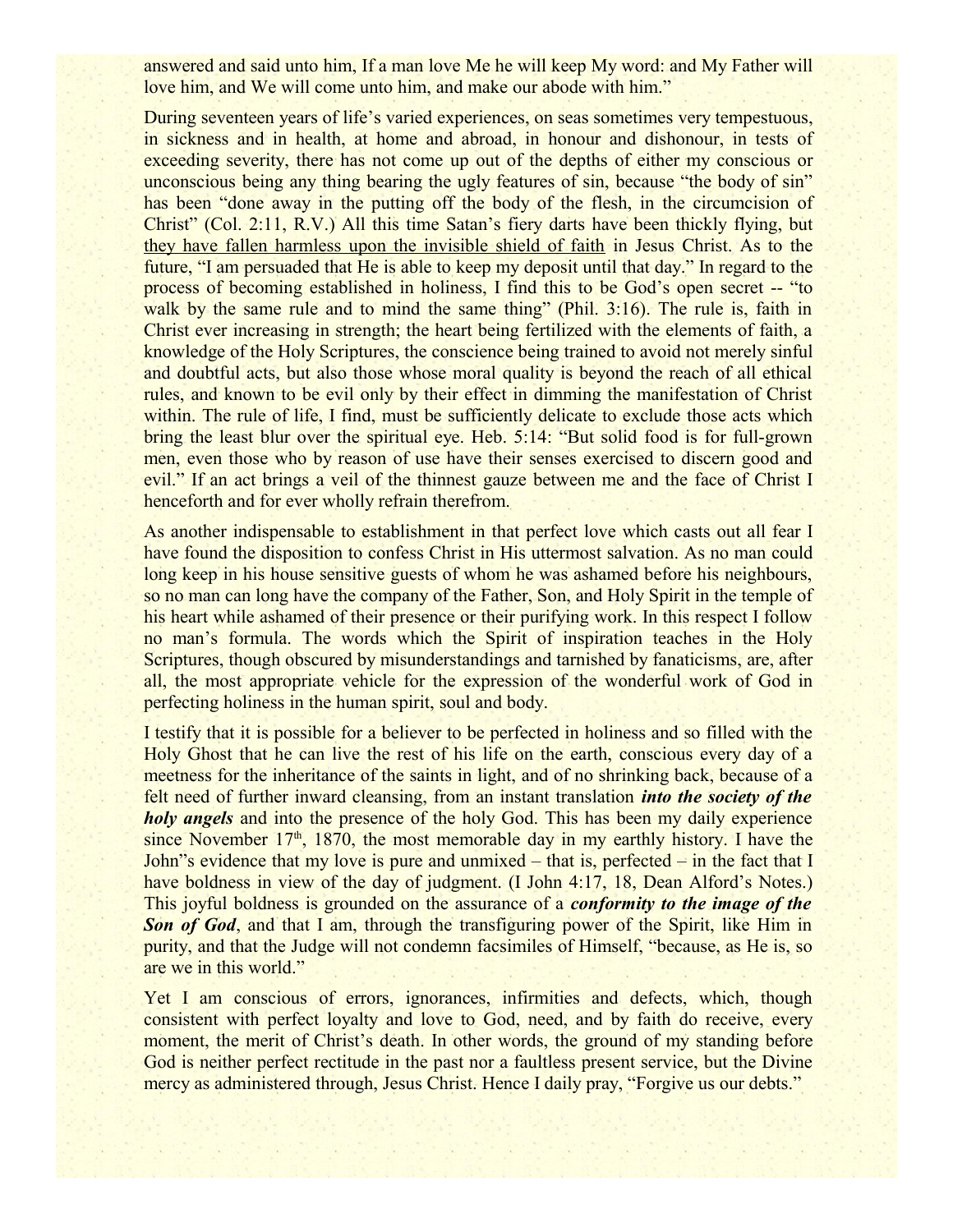

# CHAPTER 10 TWENTY YEARS WITH THE COMFORTER

Nov. 17, 1870. -- Nov. 17, 1890.

In the autumn of 1870 my long hunger to know the full meaning of the promised Comforter, who should abide in the disciples testifying of Christ, culminated in an earnest seeking and a joyful finding. He came and He abides. The bliss was too great to be kept secret. It overflowed upon everybody whom I could reach through lip and pen. Along this new way, or highway, over which *the unclean shall not pass*, I have set up occasional mile-stones, extending the series far enough to demonstrate the permanence of the new experience, in accordance with St. John's inspired declaration, "The anointing abideth." But now that a score of years has been rounded out, comprising more than a quarter of the allotted age of man, and suggesting that I am *nearing another stone called the gravestone*, I deem it wise to plant one more "stone of help," which the Hebrews called "EBENEZER, hitherto the Lord hath helped me."

For it is of the Lord Jesus, not of myself, that this steady walk up, the shining road towards the heavenly portals has been *maintained without stumbling* (Jude 24., R.V.) and without losing the way. The reason for this is that my divine Guide has not deserted me, nor have I abandoned Him. While He has poured His light upon my path, why should I stumble or go astray? Far from any evil report respecting this war, I can say with all possible emphasis, "It is better farther on." Yea, I can borrow St. Paul's Greek comparative superlative in Phil. 2:23, R.V., "It is very far better." The pastures are greener, the still waters are deeper. While ecstatic joy fluctuates like the waves of the sea, peace flows right on like the Amazon. All the joys of life are hallowed, heightened and sweetened, and life's sorrows are by a kind of divine chemistry changed into benedictions. Domestic loves are spiritualized and sanctified by the stream of celestial love which flows beside them, quiet, sweet and clear.

"There is a Stream which issues forth From God's eternal throne, And from the Lamb; a living Stream Clear as the crystal stone.

The Stream doth water Paradise, It makes the angels sing; One cordial drop revives my heart; Hence all my joys do spring."

John Mason, who wrote this verse two centuries ago, teaches what I have long believed to be true, that the bliss of heaven is of the same kind as the joy of love divine, shed abroad in the believer's heart, only it is more abundant. "The river of the water of life, clear as crystal proceeding out of the throne of God and of the Lamb" is only a poetical description of the Comforter whom the glorified Jesus sends from the Father. The saints below and the saints above all fill their brimming goblets from the same Stream, the personal Paraclete. Compare John 7:37-39, 15:26, and Rev. 22:1.

During these twenty blissful years how wonderfully have I been saved from doubt respecting the two fundamentals: (1) Is Christ the true Saviour? And (2) Does He save me from sin, its guilt, its pollution, its indwelling? I call these the only fundamental questions, just as in the case of the bank-note, there are only two queries: (1) Is the bank